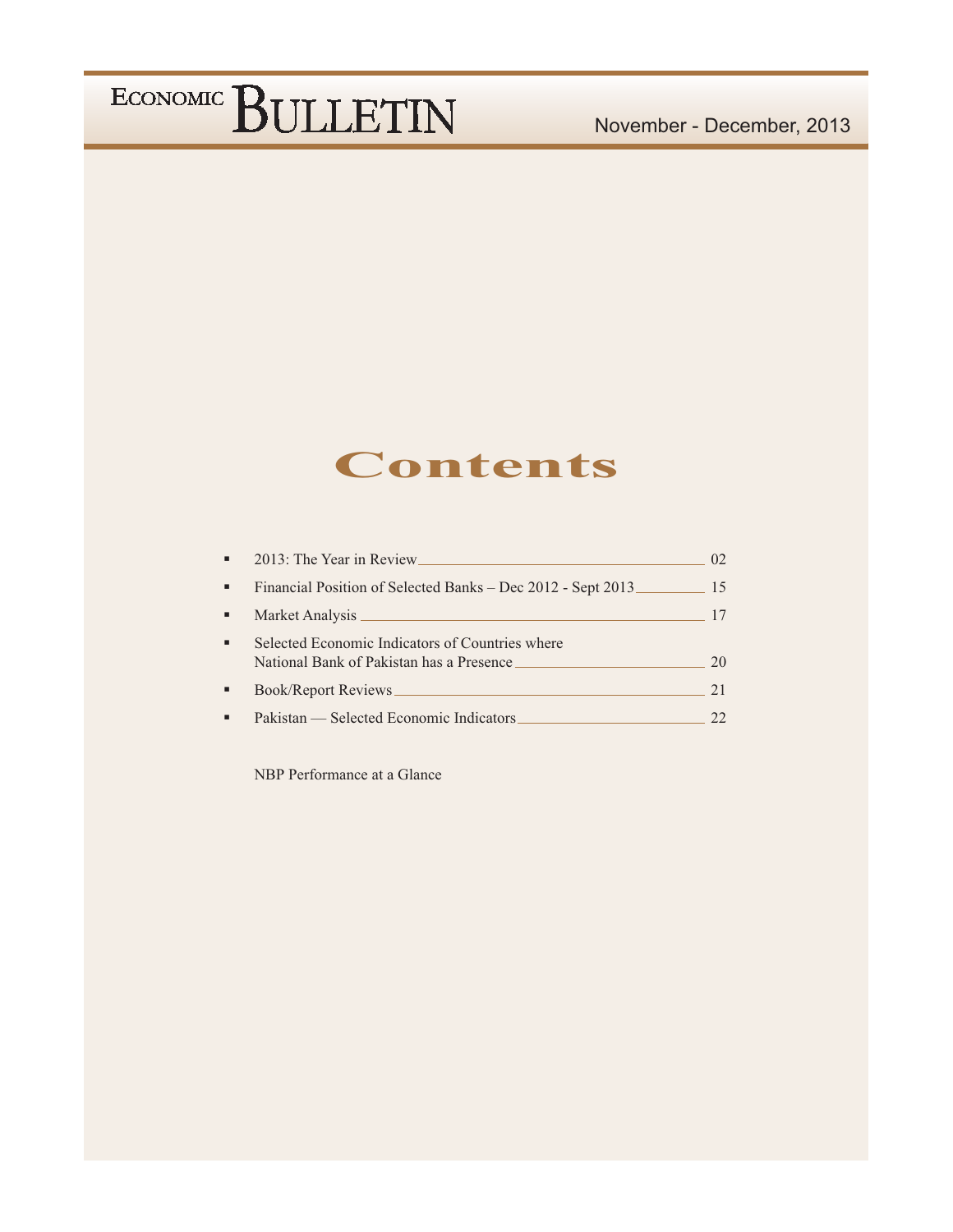### 2013: The Year in Review

Growth

forecast

lowered

Inflation falls

As the year 2013 draws to a close let us recap some of the year's highlights. During the year, world economic recovery remained moderate not only in developed economies but also in many emerging economies; consumer price inflation fell to historic lows, with the deceleration being the steepest in developed economies; world trade is expected to grow by 2.5 percent in 2013 and 4.5 percent in 2014, revising it down from previous estimates of 3.3 percent and 5.0 percent. Estimates have been lowered because the European economy had not recovered in the second quarter of 2013 as expected. In the second half of 2013 most G-20 members put in place new trade restrictions or measures that have the potential to restrict trade, 116 new trade restrictive measures were identified, which were mainly new trade remedy actions, in particular the initiation of anti-dumping investigations, tariff increases and more stringent customs procedures.

The year 2013 will also be remembered for the interim agreement on Iran's nuclear programme; continued fighting in Syria; the 16-day US government shutdown which cost the government an estimated \$24 billion; substantial fall in gold prices in over a decade; natural disasters disrupted the lives of millions worldwide; the euro strengthened in the year; most emerging Asian currencies were set to suffer losses; Tokyo was placed as the world's most expensive city, the European sovereign debt crisis eased and the percentage of people living in extreme poverty declined. The year saw the passing away of Nelson Mandela, the man who led South Africa from racial apartheid to democracy; the retirement of Sachin Tendulkar and Jacques Kallis after a long illustrious careers; the birth of Royal Baby; election of a new pope; the large scale devastation caused to Philippines by typhoon Haiyan.

At home, Pakistan continued to face security issues and deteriorating law & order situation,

which adversely impacted the investment climate, caused production losses, and some businesses left the country. Persistent structural weaknesses continued to hamper economic growth. General elections were held and a new democratic government assumed office.

The global recovery is continuing, growth remains subdued however. The International Monetary Fund (IMF) says there are encouraging signs of improving activity in advanced economies, while growth in many emerging market and developing economies has moderated. In its October 2013 forecast, it pegs global economic growth at 2.9 percent, down from 3.1 percent in July's forecast and 3.5 percent in January's forecast. World GDP growth is forecast to accelerate in 2014 as issues in the US are expected to be resolved and most countries within the European Union begin recovery.

Alongwith subdued economic recovery in developed economies and moderated growth in emerging economies, the average global consumer price inflation index fell to historic lows in 2013, indicating considerable slack in the global economy and the risk of deflation in some countries. The deceleration of inflation has been the steepest in developed economies.

The European sovereign debt crisis has eased significantly since last year, unemployment in the United States has fallen to 7.3 percent from a post crisis high of 10 percent, and growth of GDP in Japan has accelerated since the adoption of new fiscal and monetary policies. Latest figures from China on industrial production suggest that the country may be regaining some of its dynamism.

Currencies of many emerging economies have been volatile since mid 2013. Most emerging Asian currencies were set to suffer losses in 2013 and their outlook stayed bleak as the Fed announced it would scale back its bondbuying programme, traders and analysts said.

Recovery remains subdued

US govt shutdown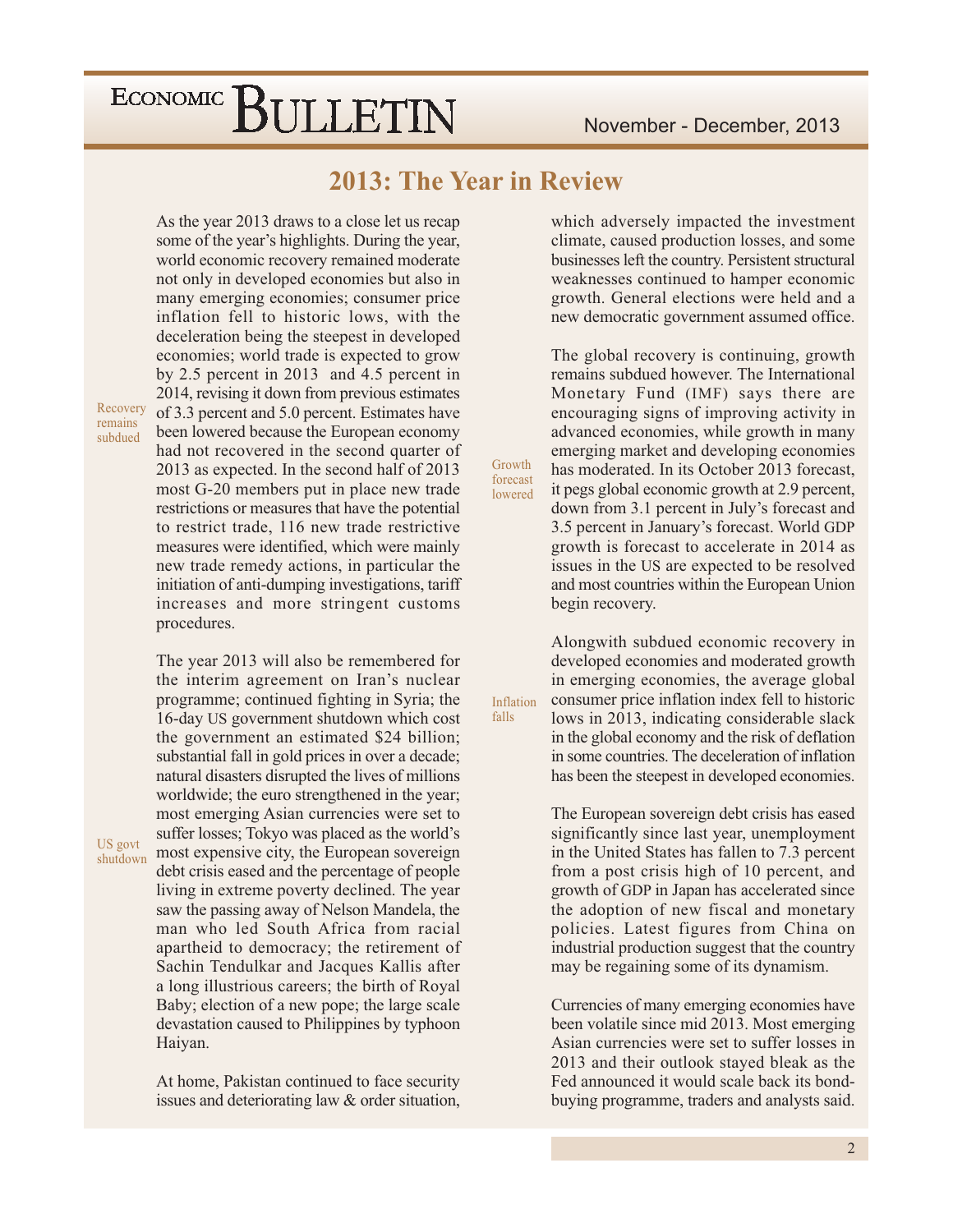The Indonesian rupiah and the Indian rupee led slides among emerging Asian currencies in 2013. The Indonesian currency has lost 21.0 percent against the dollar as it is regarded as the Asian currency most vulnerable to capital outflows on the Fed's policy shift because of the Southeast Asian country's current account deficit. The Indian rupee has fallen 11.2 percent on weak economic growth and high inflation. The Philippine peso slid 7.5 percent, while Thailand's baht fell 6.9 percent. The ringgit has been down 6.8 percent. The Chinese currency has gained 3.0 percent becoming the best performing Asian currency of the year.

The euro strengthened in the year 2013, boosted as banks in the region repatriated funds ahead of the year-end to shore up their capital bases before an ECB Asset Ouality Review and as banks repay cheap crisis loans to the ECB, which results in tighter liquidity. strengthens The euro has risen more than 4 percent against the US dollar in 2013 and is set for a second straight year of gains. The dollar has gained 21 percent against the Japanese currency while the euro, the strongest major currency in 2013, has risen 26 percent.

> The World Trade Organisation (WTO) expects world trade to grow by 2.5 percent in 2013 and 4.5 percent in 2014, revising it down from previous estimates of 3.3 percent and 5.0 percent. Estimates have been lowered because the European economy had not recovered in the second quarter of 2013 as expected. On the export side, WTO expects a 1.5 percent increase for developed economies and a 3.6 percent rise for developing economies. On the import side, the WTO is forecasting stagnant growth of -0.1 percent for developed countries and a more robust 5.8 percent increase for developing economies.

> The WTO's 159 member countries reached a trade reform deal on December 7. The deal would lower trade barriers and speed up the passage of goods through customs. The deal slashes red tape at customs around the world,

November - December, 2013

gives improved terms of trade to the poorest countries. They also took decisions on a range of issues from how the WTO should respond to government food security programmes to securing better market access to the rich world for the globe's least developed economies. The International Chamber of Commerce estimates it will lower the cost of doing trade by as much as 10-15 percent and add \$1 trillion to global output.

The year 2013 brought with it the record breaking settlement between JP Morgan Chase and the Department of Justice for \$13 billion, around half of the banks annual profit, and the biggest price-tag ever seen for one bank alone to settle a government lawsuit. The suit, over bad mortgage investment sales prefinancial crisis was just one giant lawsuit amidst a storm of other smaller litigation settlement proceedings. Other banks also faced suits, making 2013 a rough year for financial businesses, including Goldman Sachs, Morgan Stanley, Bank of America and others. JP Morgan also settled up with Fannie Mac and Freddie Mac for sales of mortgage securities for around 12 percent of the \$33 billion purchase amount.

World powers sanctions

Trade

reform

deal

**Bank** 

ease

US govt

The US and five other world powers struck an accord with Iran on November 24, agreeing to ease sanctions on the country for six months in exchange for steps to cap its nuclear programme. The temporary agreement limits Iran's nuclear enrichment capabilities, existing stockpiles of enriched uranium and ability to produce weapon – grade plutonium in exchange for easing sanctions.

The year 2013 will be remembered for the US government shutdown. The US administration faced a disagreement over a bill to fund the US government leading to the government shutting down. Thousands of US government shutdown workers went on unpaid leave and a number of national monuments including the Statue

of Liberty were closed as Congress argued over passing a bill to fund the US government for another year. The Senate and the House

World trade growth revised

Asian

suffer

losses

Euro

currencies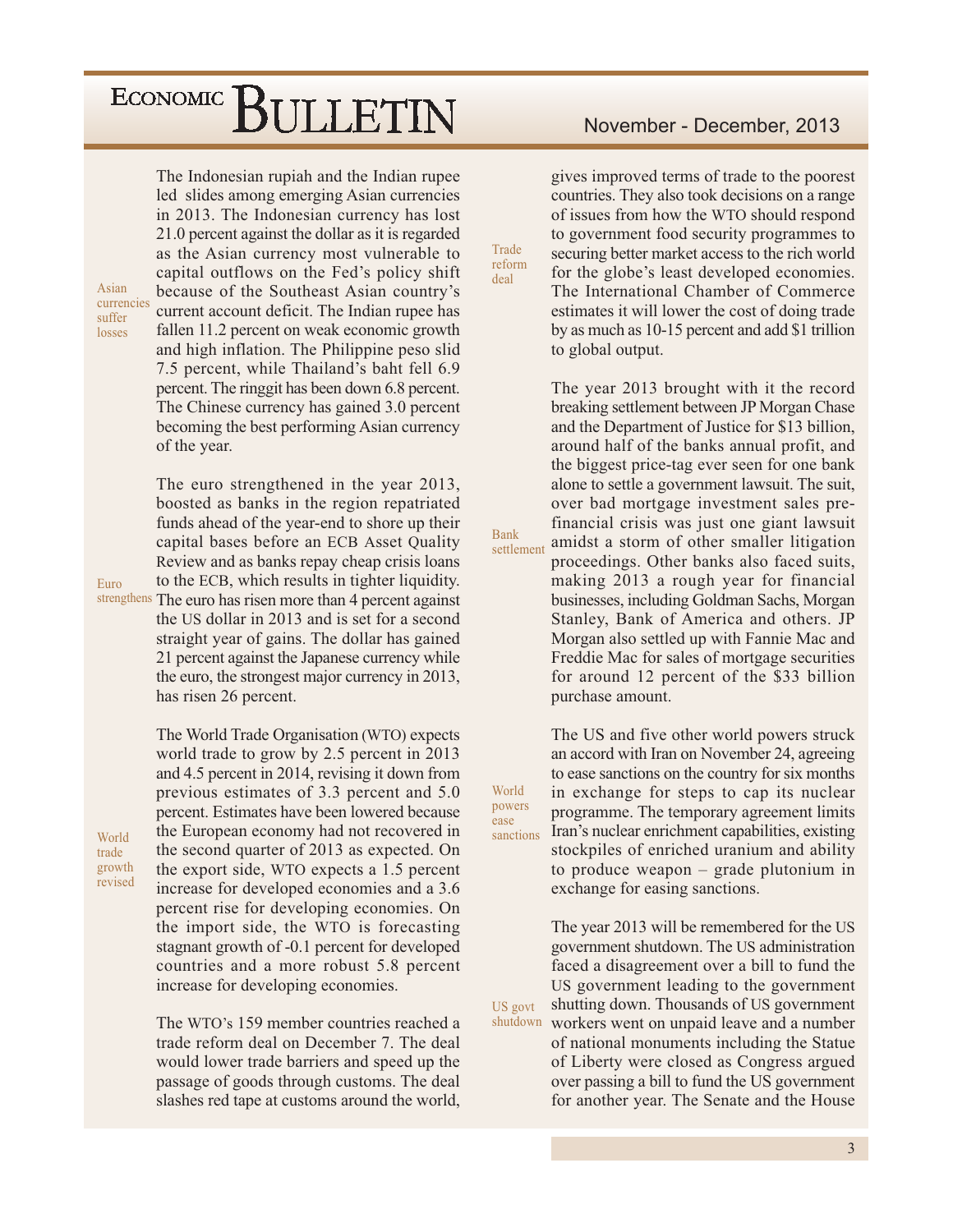passed a bill on October 16 to end the shutdown and fund the government until January 2014.

Gold prices crashed in 2013. Prices fell 28 percent, the most since 1981 and the first drop since 2000. In the first three quarters of 2013, demand in China, the top buyer, was 797.8 metric tons, followed by India at 715.7 tons, according to the World Gold Council. In 2013, sliver plunged 36 percent, platinum dropped 11 percent and palladium rose 2.1 percent.



Tokyo was placed as the world's most expensive city. In fact, since 1992, Tokyo has been the top-ranking city in every year bar six. The cheapest cities in the ranking include Karachi (Pakistan), Mumbai and New Delhi (India), Kathmandu (Nepal), Algiers (Algeria), Colombo (Sri Lanka), Tehran (Iran) and Jeddah (Saudi Arabia).

Shale revolution has boosted oil and gas supplies in the US and Canada, says the Energy Information Administration. This has been enabled by hydraulic fracturing or fracking, an extraction technique that releases hydrocarbons from previously inaccessible rock formations. The Energy Information revolution Administration (EIA) in its report estimates recoverable shale oil worldwide to have grown more than ten fold to 345 billion barrels, increasing total reserves by 11 percent. According to the report, 7299 trillion cubic feet of shale gas would add 47 percent to

Over the past three decades, the extent of global poverty has declined rapidly. The percentage of people living in extreme poverty in 2013 is less than half of what it was in 1990. Yet today, more than one billion people worldwide are still destitute, inequality and social exclusion seem to be rising in several countries, and many urgent and complex challenges must be overcome to maintain the recent momentum in poverty reduction.

Global

poverty

declines

Natural

disasters

concerns

Transparency International's Corruption Perceptions Index 2013, shows that two thirds of the 177 countries in the 2013 index score below 50 on a scale from 0 (perceived to be highly corrupt) to 100 (perceived to be very clean). In the *Corruption Perceptions Index* 2013, Denmark and New Zealand tie for the first place with scores of 91, Afghanistan, North Korea and Somalia this year make up the worst performers, scoring just 8 points each.

Natural disasters have disrupted the lives of millions worldwide in 2013. The year 2013 witnessed typhoon Haiyan, hitting Philippines early November with wind speed of 300 kph and destroying parts of the country, there were floods in China, cyclone in Bangladesh, earthquake and storm in China.

In the year 2013, Pakistan faced significant economic, social and security challenges which affected sustainable development. Persistence of conflict in the border areas and the ensuing security concerns in the country affected all Economic facets of life, impeding economic and social development. The year witnessed general elections marking the first transition from an

elected government that completed its term to a new government. Pakistan's Chief Army Staff retired from his position and the Chief Justice also relinquished charge.

The war on terror and growing security concerns, deteriorating law & order situation, energy shortages, fiscal deficits, growing public debt, depressed investment activities continued to hamper economic growth. There

Shale

global reserves.

Gold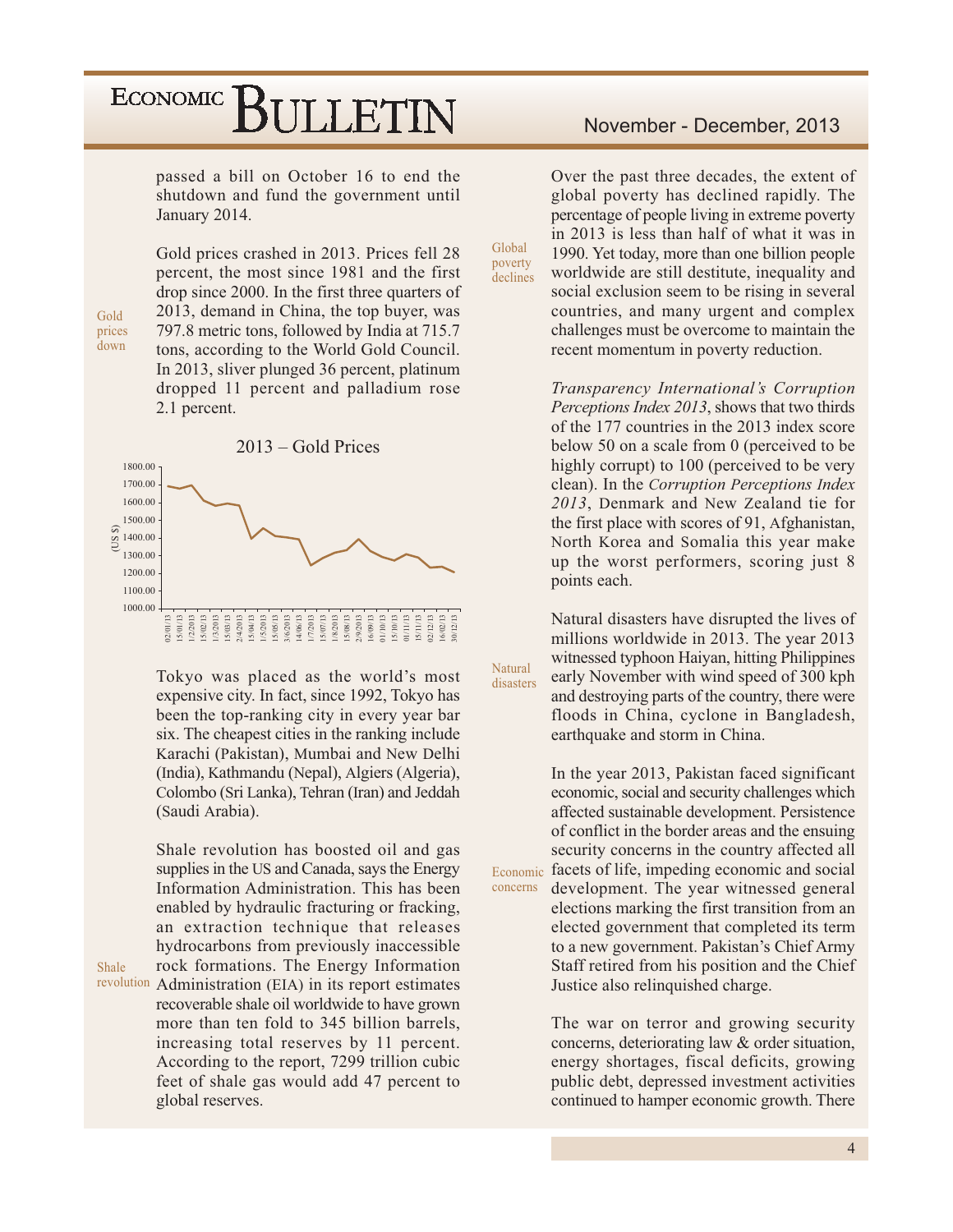**Box** 

### **Global Economic Prospects - 2014 World Bank**

The Report describes the forces acting on the global economy and its implications on developing countries. High income economies are forecast to show higher growth in 2014 as recovery takes hold in these countries. We give below their assessment and forecast for Pakistan's economy.

- Pakistan's growth is expected to moderate slightly to 3.4 percent in FY2013-14, reflecting necessary fiscal tightening, and then rise to 4.5 percent in the medium term. Relatively stable or declining international commodity prices will help reduce inflation and current account pressures, and together with normal harvests and sustained remittance flows - support consumption demand in the region. The main risks to the outlook are fiscal and policy reforms going off-track.
- Pakistan is among the many developing economies where public debt levels are in excess of 60 percent.
- Pakistan is among the group of countries like Senegal, Hungary, Romania, Montenegro where non-performing loans remain elevated.
- GDP growth in Pakistan, South Asia's second largest economy, has also been relatively weak in recent years, averaging 3.5 percent in factor cost terms since 2010, below the nearly 5 percent average growth during the previous decade. The relatively weak growth rates in these two countries, (India and Pakistan), which together account for close to 90 percent of regional GDP, reflect a combination of domestic imbalances (including large fiscal deficits and high inflation), weakening investment rates, and a challenging external environment.
- Investment growth in South Asia is estimated to have improved in 2013 but was still weak. Regional investment growth is estimated to have improved from a decade - low 1.1 percent recorded in the 2012 calendar year to a still relatively lackluster 3.5 percent in 2013. In Pakistan, investment as a share of GDP has been falling (albeit at a slowing pace) in recent years.
- The pace of increase in migrant remittances moderated in 2013 in South Asia to an estimated 6.8 percent from 9.7 percent the previous year, according to World Bank estimates. Flows to India dipped in the first quarter, but with the depreciation of the rupee, they rebounded to reach an estimated \$71 billion in 2013. Remittance flows to Nepal and Sri Lanka (where they are 25 and 10 percent of GDP) experienced double-digit growth in the 2013 calendar year. After rising 12.6 percent in FY2012–13, remittance inflows to Bangladesh fell 8.4 percent  $(y/y)$  in the first six months of the current fiscal year. Flows to Pakistan, however, rose 9.5 percent  $(y/y)$  in the same period, compared with a 5.6 percent increase in FY2012-13.
- Fiscal deficits remain high in South Asia region, reflecting subsidy expenditures and weak revenue mobilization. Pakistan's fiscal deficit was 8 percent of GDP in the 2012-13 fiscal year, although planned fiscal consolidation (including tax administration reforms) is expected to gradually reduce this deficit.
- Weak GDP growth has adversely affected tax revenues in the region, already among the lowest (as a share of GDP) compared with developing countries at similar levels of economic development. Subsidies on fuel and other items (including food and fertilizers) were 2.6 percent of GDP in India and 3.1 percent in Bangladesh, while energy subsidies were close to 2 percent in Pakistan, according to the International Monetary Fund estimates and national sources.
- Reserve buffers in the South Asia region have been depleted in recent years, but external debt ratios are relatively modest. International reserves as a share of imports have been drawn down in several South Asian countries in recent years, as a result of slower increase in exports, capital inflows, and remittances. International reserves have fallen below two months of imports in Pakistan.
- Regional investment activity is expected to firm in 2014, with a further increase projected for 2015 and 2016. After declining for several years, the investment-to-GDP ratio in Pakistan is also expected to improve over the medium term. The projected increase in investment rates in the region, however, will depend critically on ensuring macroeconomic stability (including reducing fiscal deficits and inflation), making sustained progress on policy reforms, and reducing structural and regulatory constraints on production (particularly in the provision of energy and infrastructure).
- Planned fiscal consolidation in Pakistan (and to a lesser extent in India) is likely to result in subdued growth in government spending compared with the period prior to 2012.
- GDP growth in Pakistan is expected to moderate slightly to 3.4 percent in FY2013–14, in part reflecting necessary fiscal tightening, and then rise to 4.5 percent in the medium term.
- As the presence of international forces in Afghanistan winds down, reductions in Coalition Support Funds or Pakistan are likely to be offset by continued disbursements under the IMF's extended fund facility and robust inflows of remittances.
- There has been sharp currency depreciation in India, Nepal and Pakistan since mid year.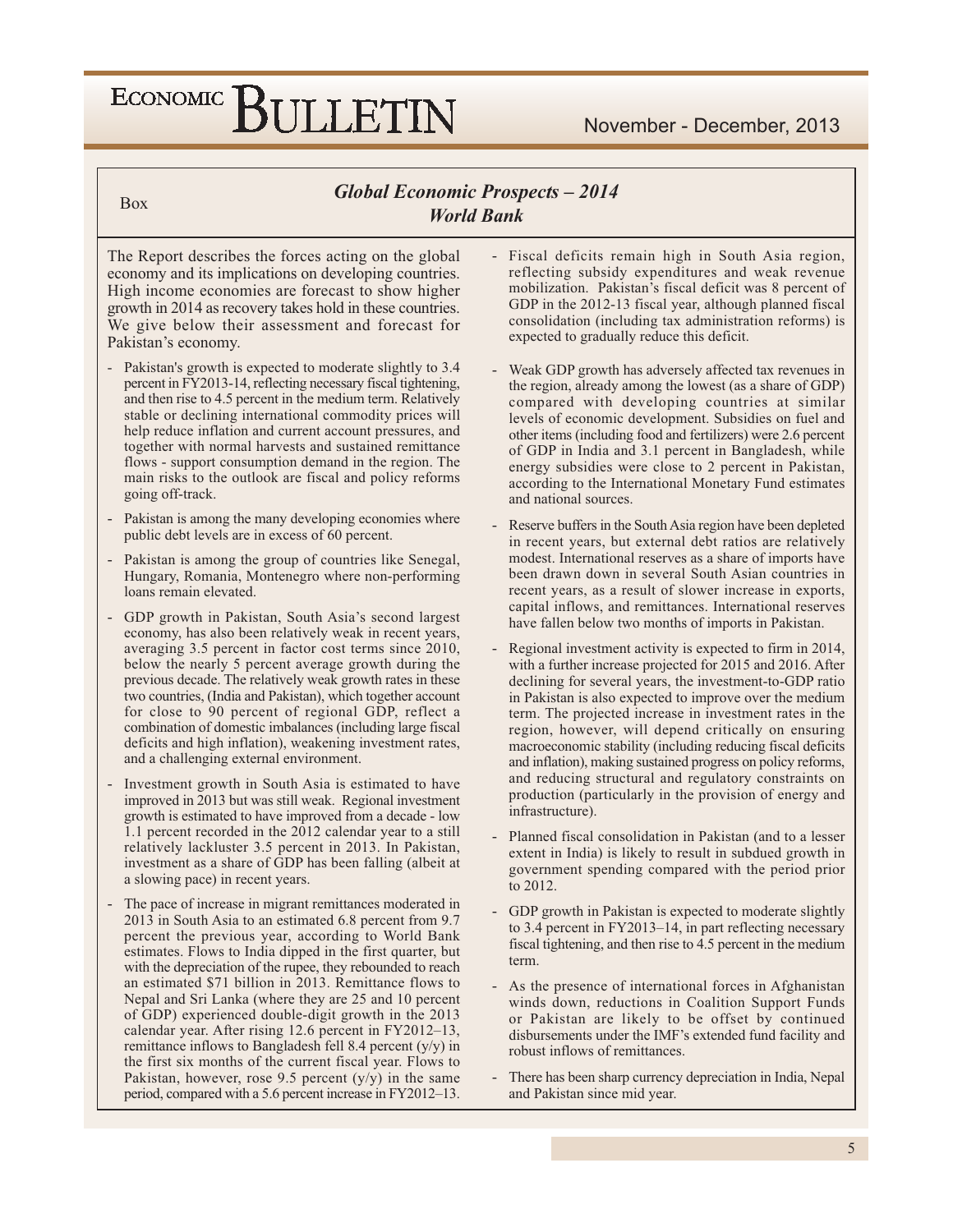has been a modest growth in GDP, which is forecast at between 3-3.5 percent for 2014. Pakistan's growth is forecast at 3.4 percent, against 8.1 percent in Bhutan, 6.2 percent in India and 5.7 percent in Bangladesh. However, growth is expected to accelerate as fiscal situation improves, and structural reforms help alleviate binding constraints in the energy sector so enhancing investment climate.

**GDP** at Market Prices

 $(9/0)$ 

Energy

shortages

|            |      |           | . .      |
|------------|------|-----------|----------|
|            |      | Estimated | Forecast |
|            | 2012 | 2013      | 2014     |
| Bangladesh | 6.2  | 6.0       | 5.7      |
| Bhutan     | 9.0  | 7.6       | 8.1      |
| India      | 5.0  | 4.8       | 6.2      |
| Nepal      | 4.6  | 3.6       | 3.8      |
| Pakistan   | 4.4  | 3.6       | 3.4      |

Source: Global Economic Prospects, January 2014, The World Bank

The investment rate has been quite low in Pakistan, primarily because of structural bottlenecks in the energy sector and an  $\overline{L}$   $\alpha w$ investment uncertain security environment. Overcoming these impediments remain a serious challenge to policymakers.

> Pakistan's global ranking on Ease of Doing Business has slipped to 110th position among 189 nations from 106th position, according to the World Bank Doing Business Report 2014. The rankings are for ten topics. Each economy is ranked according to 10 sets of indicators. These are combined into an overall ease of doing business ranking. Pakistan has slipped in seven out of ten indicators, for one indicator there is no change and for other two there is an improvement.

> According to the report, Pakistan performed the worst on the indicator of getting electricity connection by a business concern where it stood at 175th position, three points below last year's ranking. Pakistan also slipped on the index of starting a business, standing at 105th place compared to 99th rank in 2013 and on dealing with construction permits, where it stood at 109th place, 6 notches below 103rd place a year earlier.

### November - December, 2013

Ease of Doing Business (Rank out of 189 economies)

| Topics                            | DB 2014<br>Rank | DB 2013<br>Rank | Change<br>in Rank       |
|-----------------------------------|-----------------|-----------------|-------------------------|
| <b>Starting a Business</b>        | 105             | 99              | $\blacktriangledown$ -6 |
| Dealing with Construction Permits | 109             | 103             | $\blacktriangledown$ -6 |
| Getting Electricity               | 175             | 172             | $\blacktriangledown$ -3 |
| <b>Registering Property</b>       | 125             | 122             | $\blacktriangledown$ -3 |
| Getting Credit                    | 73              | 71              | $\blacktriangledown$ -2 |
| Protecting Investors              | 34              | 32              | $\blacktriangledown$ -2 |
| Paying Taxes                      | 166             | 166             | no change               |
| <b>Trading Across Borders</b>     | 91              | 90              | $\blacktriangledown$ -1 |
| <b>Enforcing Contracts</b>        | 158             | 159             | $\overline{1}$          |
| Resolving Insolvency              | 71              | 75              | $\overline{4}$          |
|                                   | Doing Business  | Doing Business  |                         |
| Pakistan                          | 2014 Rank       | 2013 Rank       |                         |
|                                   | 110             | 106             |                         |

Source: Doing Business - 2014, The World Bank

While the country has the potential to recover high growth rates and create more jobs it needs a favourable investment climate and doing away with structural constraints which hinder growth. The most pressing of the constraints is the energy shortage, which has badly impacted all facets of economic activities and created a recurring circular debt problem.

The Annual Report on the State of Pakistan's Economy 2012-13, State Bank of Pakistan states, 'This means the country is generating less power than it could otherwise be doing. Furthermore, the hemorrhaging in the power sector has also pushed the fiscal deficit to record highs, which in turn has forced the government to borrow large amounts from the banking system. The repercussions of the circular debt problem are far reaching: it has discouraged fresh investment (both private and public) in the power sector; it has squeezed out development spending; it has undermined government commitments to independent power producers; and has become the primary driver for the sharp increase in domestic debt over the past 5 years.

These interrelated problems will take many years to resolve, which mean Pakistan's economy faces an uphill task to achieve the sort of growth rates needed to absorb young job seekers, reduce poverty levels, and improve

Doing business ranking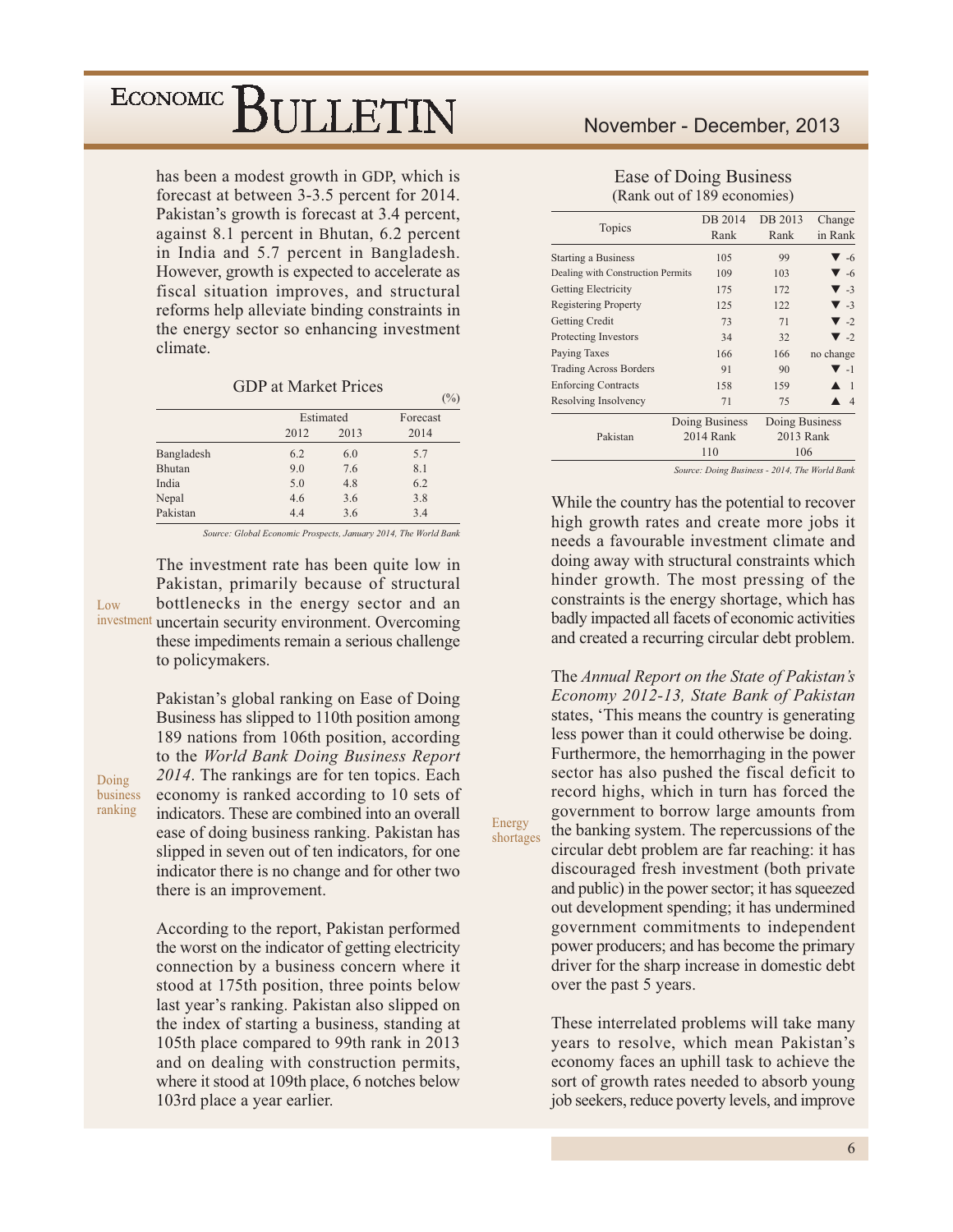the country's social indicators. Unless it can achieve sustained growth rates of 7 percent as stated by the Planning Commission, Pakistan will continue to underperform in the global economy.'

Cost of load shedding are enormous for the economy. A PIDE study (2011) had concluded that the costs of load shedding to industry have reached a high level, equivalent to 9 percent or more of national sectoral value added or almost 2 percent of GDP. These losses have been accompanied by significant declines in profitability, employment and exports. An important pre-requisite for economic revival is the effective removal of major hindrances to growth and among them is power shortage. This would help in reviving investment and accelerating growth.

In Pakistan, however, data shows that energy usage has not been able to generate economic activity to the same extent as it has in India, Indonesia and China. A simplistic assessment is that energy usage in Pakistan has focused on households, rather than the commercial/ industrial sector. The latter directly generates economic activity as it uses energy as an *intermediate* good to create value; households, on the other hand, use power (electricity) as a *final* good to increase their utility (i.e. comfort or well-being). Reduction in power shortages alongwith its efficient use by the industrial and agricultural sector would help in reviving growth.

During the year 2013, the government paid Rs322 billion to settle the circular debt. Implementation of Pakistan's National Energy Policy is progressing and would help remove short term bottlenecks and encourage sustainable increases in electricity supply. Electricity prices are being rationalized. In October last year, the government increased electricity prices to reduce subsidies on consumer, except subsidies given for the lowest level users. It is estimated that the price adjustment would result in a savings of 0.75 percent of GDP. Improving governance and

bringing down payment arrears would help improve electricity supply. Conservation would also help reduce the gap between demand and supply of electricity.

Pakistan's economic expansion will continue to fall far short of potential, owing to energy and water shortages, security concerns and low investment in human capital. The later shortcoming makes it unlikely that the country will benefit from the potential demographic dividend stemming from its large workingage population.

In the year 2013 inflation as measured by Consumer Price Index ranged between 5-8 percent on year-on-year basis, but picked up in the second half and was between 8-10 percent. Food inflation had risen to a high of 13.0 percent in November, but dropped to 9.3 percent by December. Non-food inflation shows a mixed trend, was as low as 4.1 percent in May, but had risen to 9.4 percent by November.



Cost of load shedding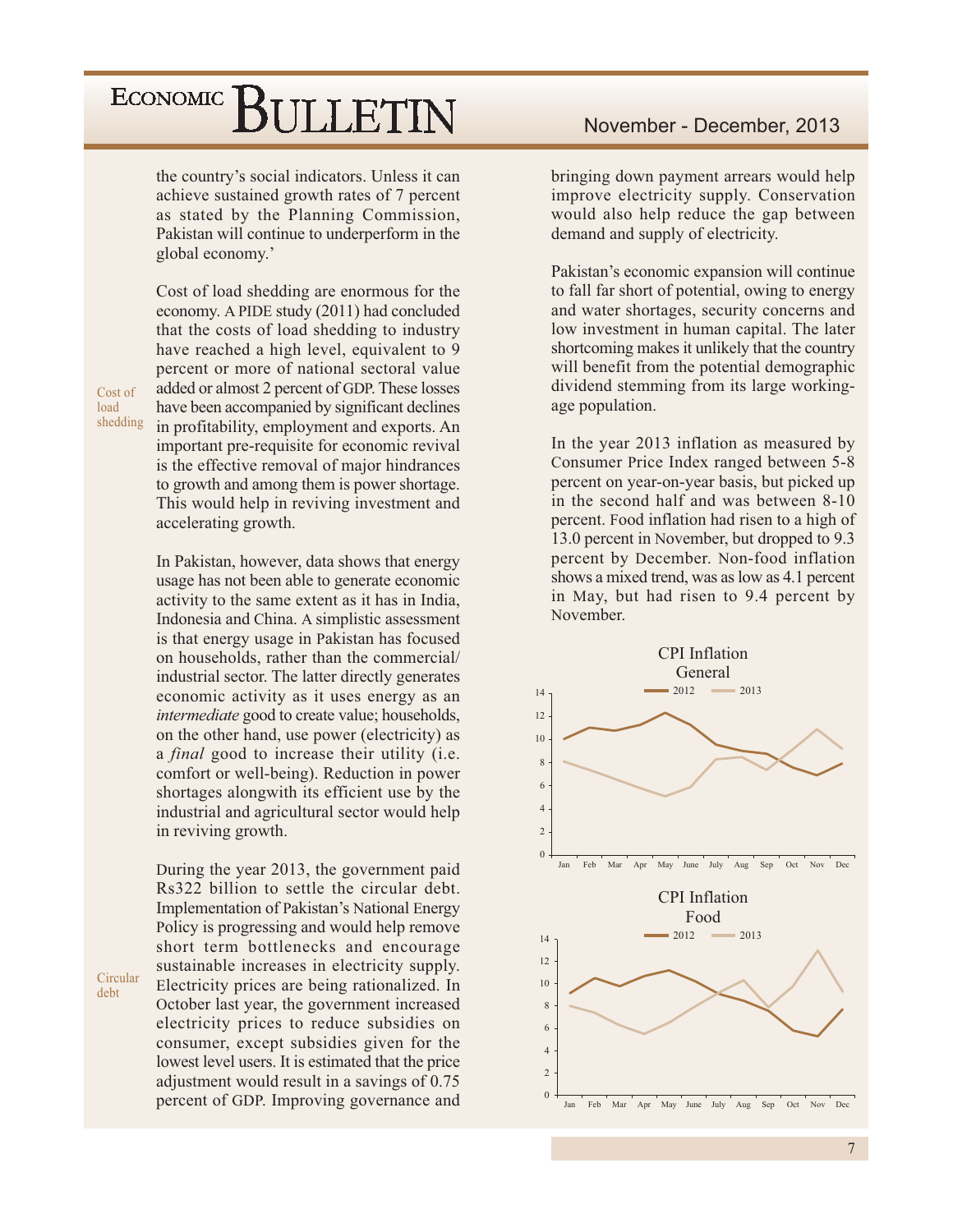### ECONOMIC<sup>]</sup> BULLETIN



Inflation Monitor, December 2013, State Bank of Pakistan shows that the weighted contribution of food group in the overall inflation increased to 42.35 percent during December 2013 from 40.58 percent in December 2012. The weighted contribution of non-food group had declined during the year to 57.65 percent by December 13 against 59.43 percent in December 12. Details are as  $follows: -$ 

Weigthed Contribution to CPI Inflation

|              | Food  | Clothing<br>& footwear | Housing<br>water.<br>electricity,<br>gas and<br>other fuel |                                | Transport Education Others | $\sqrt{2}$ |
|--------------|-------|------------------------|------------------------------------------------------------|--------------------------------|----------------------------|------------|
| December '12 | 40.58 | 14.29                  | 13.76                                                      | 8.43                           | 4.39                       | 18.56      |
| December '13 | 42.35 | 10.02                  | 26.60                                                      | 7.26                           | 3.33                       | 10.44      |
|              |       |                        |                                                            | Source: State Bank of Pakistan |                            |            |

The table below shows the top contributors to inflation in Pakistan.

| Contributors to CPI Inflation (YoY) in Dec 2013 |  |
|-------------------------------------------------|--|
|-------------------------------------------------|--|

| Items/Contributors             |                                 | Weights | YoY Change |               | Weighted     |  |
|--------------------------------|---------------------------------|---------|------------|---------------|--------------|--|
|                                |                                 |         |            | Dec-12 Dec-13 | Contribution |  |
|                                | Ranked by Weighted Contribution |         |            |               |              |  |
| 1                              | House Rent                      | 21.81   | 6.27       | 7.86          | 15.10        |  |
| $\overline{c}$                 | Wheat Flour                     | 4.16    | 10.32      | 26.92         | 12.92        |  |
| 3                              | Electricity                     | 4.40    | 16.39      | 15.82         | 8.62         |  |
| $\overline{4}$                 | Milk Fresh                      | 6.68    | 11.91      | 6.34          | 5.84         |  |
| 5                              | Onion                           | 0.53    | $-30.58$   | 78.24         | 4.37         |  |
| 6                              | Motor Fuel                      | 3.03    | 6.19       | 12.69         | 4.17         |  |
| 7                              | Education                       | 3.94    | 10.04      | 8.66          | 3.33         |  |
| 8                              | Cigarette                       | 1.39    | 18.37      | 15.84         | 2.65         |  |
| $\mathbf{Q}$                   | Potatoes                        | 0.47    | 21.97      | 48.79         | 2.64         |  |
| 10                             | Cotton Cloth                    | 1.73    | 8.01       | 13.07         | 2.30         |  |
| 11                             | <b>Transport Services</b>       | 2.70    | 9.72       | 6.33          | 2.11         |  |
| 12                             | Rice                            | 1.58    | 14.38      | 11.90         | 2.06         |  |
| 13                             | Readymade Food                  | 1.23    | 10.66      | 12.70         | 1.99         |  |
| 14                             | Tailoring                       | 0.88    | 15.60      | 14.79         | 1.70         |  |
| 15                             | Tomatoes                        | 0.44    | $-35.54$   | 46.98         | 1.69         |  |
|                                | <b>Total</b>                    | 54.98   |            |               | 71.51        |  |
| Source: State Bank of Pakistan |                                 |         |            |               |              |  |

### November - December, 2013

During the year 2013, the State Bank of Pakistan maintained its policy rate at 9.5 percent upto June 24, when it was lowered to 9.0 percent. Since then it has been raised by 100 basis points (9.5 percent on Sept 16 and then to 10 percent on Nov 18). Prior to the Policy rate agreement with the IMF in September 2013 for financial assistance, the SBP had made successive cuts to the discount rate in a bid to support economic growth. Inflationary pressures have resurged and could be seen in the sharp increase in inflation in the first half of  $FY2014$ .

> The revision in power tariffs is expected to contribute in curtailing subsidies and thus creating fiscal space for other expenditures. Such measures, however, have their inflationary consequences also. Adjustments in administered prices are directly reflected in higher inflation and raise inflationary expectations, as is evident from the current trends in CPI inflation. The Monetary Policy November 2013 had stated, CPI inflation is likely to remain at an elevated level, between 10.5 to 11.5 percent. The policy rate was thus raised by 50 basis points to 10.0 percent in November.

> Pakistan's trade deficit widened in the period January-December 2013 to \$20.22 billion compared with a deficit of \$19.71 billion in 2012. Exports grew by 2.8 percent to \$25.133 billion against \$24.446 billion in 2012, while imports rose by 2.7 percent to \$45.357 billion compared with \$44.157 billion in the Jan-Dec period of 2012.

> During the first half of FY14 (July-December) exports of textile group showed a growth of 8.4 percent to \$6.94 billion. In this group there was a substantial jump in the export of raw cotton, knitwear, yarn other than cotton, art silk and synthetic textile and other textile material. However, earnings from export of raw cotton, towels, cotton carded, tents canvas and tarpulin declined. Exports of food group increased, with earnings from export of rice both basmati and others, fish & fish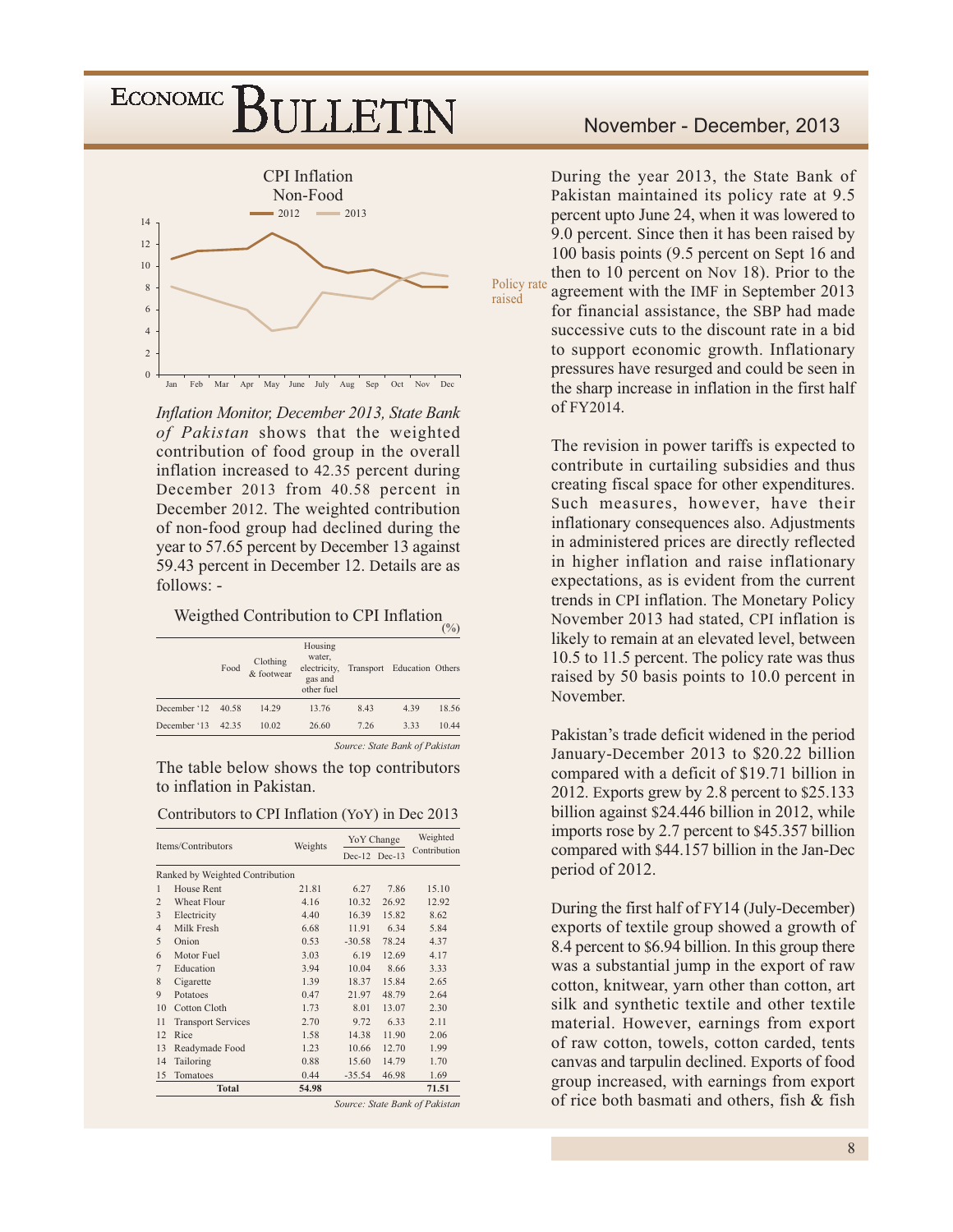preparations, fruits, vegetables, increasing. There was a decline in the export of sugar, wheat and spices.

Imports during July-December 2013 was marginally smaller by 1.14 percent at \$21.671 billion over last year's corresponding figure of \$21.922 billion. There was a decline in the import of machinery group, with decreases seen in the import of power generating machinery, office machine, agricultural machinery and implements, telecom. Transport group registered a fall of 11.46 percent to \$1.04 billion from \$1.17 billion in July-December 2012. Import of petroleum products at \$7.53 billion in July-December 2013 was 2.33 percent smaller over the import of \$7.71 billion in July-December 2012. Declines were also registered by agricultural and other chemical group, especially fertilizer manufactured, in the metal group by iron  $\&$ steel, while gold imports rose.

Imports

Government borrowings

The government continued to borrow from the banking sector for budgetary support. Continued fiscal pressures had implications for monetary policy. Budget deficit in the last fiscal year at 8.0 percent of GDP had exceeded the target of 4.7 percent. As external sources of funding were constrained, the burden of financing the deficit fell on domestic sources. The State Bank of Pakistan, Annual Report 2012-13 states, 'the stock of government borrowing from the banking system saw a two-fold increase in just two years (i.e., from Rs2.6 trillion at end-June 2011, to Rs5.2 trillion at end-June 2013). As expected, its share in the stock of broad money supply (M2) also went up from 38.9 percent to 59.2 percent during this period.

Government borrowings from the banking system has remained the key driver of monetary expansion during FY13. The same trend continues in FY14, so far, states SBP. Such large borrowings by the government is a breach of the borrowing limit specified under SBP Act, 1956 (amended in March 2012). Specifically, the Act restricts the federal government's net borrowings from SBP to zero, on a quarterly basis. Also borrowings from the banking sector implies that the commercial banks investment in federal government securities now constitute 37.2 percent of commercial banks assets, against 26.5 percent as of June 2011. This has marginalized the private sector, as commercial banks prefer to invest in government securities which is risk free.

#### Details on Government Borrowings for Budgetary Support  $(D_0, bn)$

|                                | End June    |                 | Qumulative flows<br>since end-June |         |  |
|--------------------------------|-------------|-----------------|------------------------------------|---------|--|
|                                | 2013 stocks | Lask Week       | A year ago                         | flows   |  |
|                                |             | $27 - Dec - 13$ | $28-Dec-12$                        |         |  |
| Budgetary borrowing            | 5246.4      | 593.9           | 583.8                              | 1446.5  |  |
| Federal government             | 5562.0      | 690.3           | 593.1                              | 1497.5  |  |
| From SBP                       | 2241.1      | 708.1           | $-142.3$                           | 536.9   |  |
| SBP's holdings of MRTBs 2275.2 |             | 635.0           | $-151.6$                           | 515.5   |  |
| From scheduled banks           | 3320.9      | $-17.8$         | 735.4                              | 960.6   |  |
| Provincial governments         | $-315.6$    | $-96.4$         | $-9.2$                             | $-51.0$ |  |
| From SBP                       | $-28.2$     | $-95.6$         | $-0.9$                             | $-30.0$ |  |
| From scheduled banks           | $-287.4$    | $-0.8$          | $-8.4$                             | $-21.0$ |  |
|                                |             |                 |                                    |         |  |

Source: Monetary Policy Informationi Compendium, January 2014, SBP

On cumulative basis, the substantial fiscal borrowings for budgetary support have been entirely from the SBP during FY14 so far, states the Monetary Policy Statement. However, the fiscal authority did manage to retire some of these borrowings during Sept-Dec 2013 through borrowings from scheduled banks. This change in the composition of government borrowing is largely due to an increase in banks' interest in government securities after increase in the policy rate. After the increase in policy rate on September 13, 2013 the government has borrowed Rs448 billion from the scheduled banks and retired Rs191.5 billion to SBP upto 27th December 2013.

The Monetary Policy states, 'notwithstanding this effort, the fiscal authority could not keep its borrowings from the SBP at zero in flow terms during the first quarter of FY14. The government, however, did meet the end September 2013 target on such borrowings agreed with the IMF. As on 27th December 2013 the stock of government borrowing from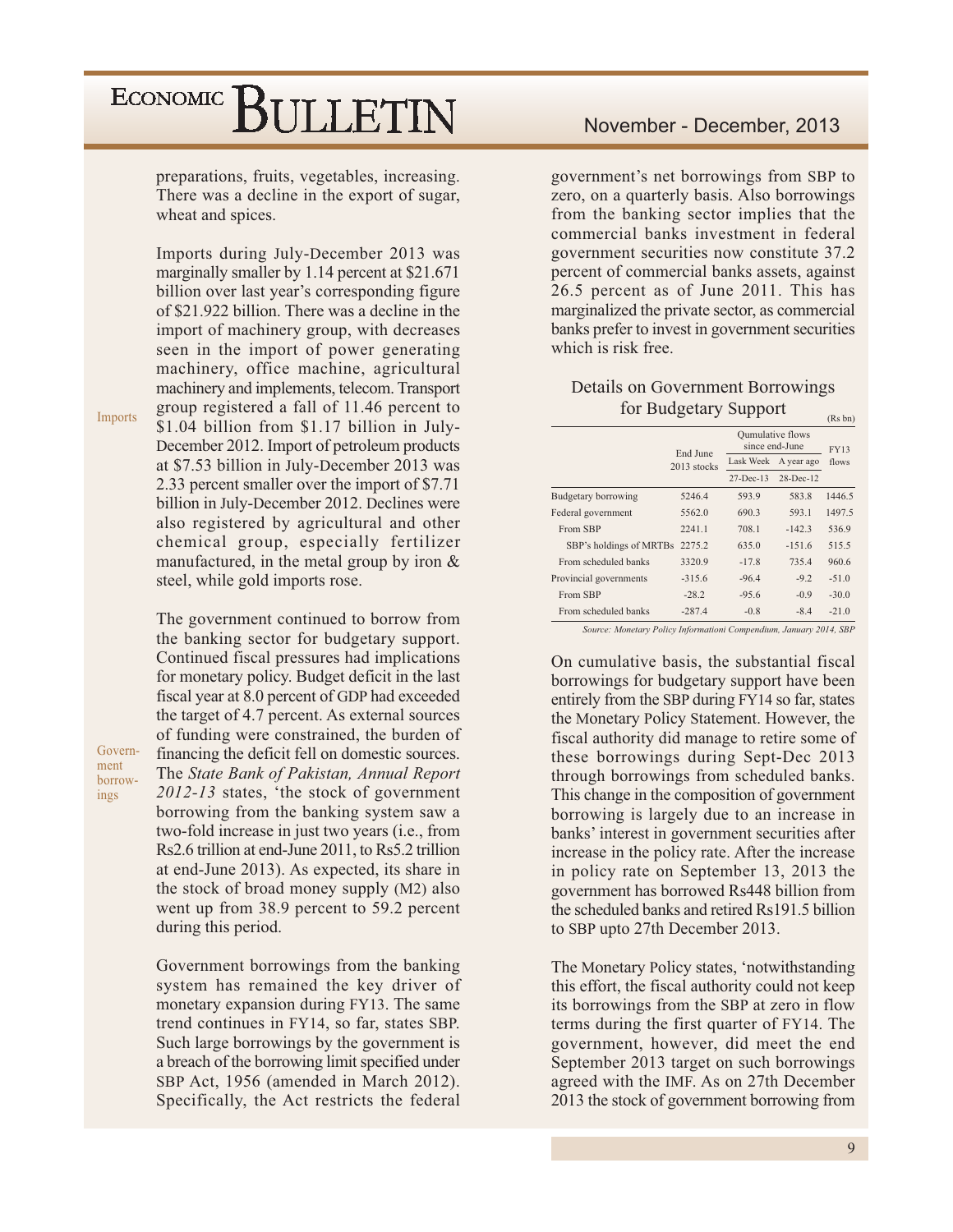#### SBP (cash basis) stands at Rs2759 billion against the IMF target of Rs2560 billion.

#### Monetary Targets of IMF Program for FY14

|                                      |        |               |              | (Stocks in Rs bn) |  |
|--------------------------------------|--------|---------------|--------------|-------------------|--|
|                                      |        | End-September | End-December |                   |  |
|                                      | Target | Actual        | Target       | Actual*           |  |
| <b>SBP NDA</b>                       | 2877   | 2595          | 2901         | 2900              |  |
| Government borrowing                 | 2690   | 2521          | 2560         | 2759              |  |
| from SBP (cash basis)                |        |               |              |                   |  |
| * Provision, upto 27th December 2013 |        |               |              |                   |  |

Source: Monetary Policy Statement, January 2014, SBP

Fiscal

initiatives

There has been a positive development in the second half of 2013, as grow in the private sector picked up. Private sector has borrowed Rs170 billion during July-November 2013, out of which loans to private sector business were of a sum of Rs160.7 billion. Working capital loans were Rs123 billion and loans for fixed investment Rs37.8 billion.

#### Private Sector Credit

|                                       |                | (Flows; Rs bn) |
|---------------------------------------|----------------|----------------|
|                                       | <b>FY13</b>    | <b>FY-14</b>   |
|                                       | July-Nov       | Jul-Nov        |
| Total credit to private sector        | 68.9           | 170.4          |
| 1. Loans to private sector businesses | 16.1           | 160.7          |
| By Type                               |                |                |
| Working capital                       | 12.6           | 123.0          |
| <b>Fixed Investment</b>               | 3.5            | 37.8           |
| By Sectors: of which                  |                |                |
| Agriculture                           | 96             | 8.4            |
| Manufacturing: of which               | $-12.0$        | 86.0           |
| <b>Textiles</b>                       | 16.2           | 78.0           |
| Chemicals                             | 3.8            | $-8.6$         |
| Food products & beverages             | $-36.4$        | $-20.9$        |
| Electricity, gas and water            | 4.7            | 33.0           |
| Construction                          | $-1.3$         | 0.3            |
| Commerce and trade                    | 2.4            | 251            |
| Services                              | 1 <sub>5</sub> | 8.0            |
| 2. Personal: of which                 | 7.6            | 17.0           |
| Consumer financing                    | 3.6            | 14.0           |
| 3. Investment in securities           | 9.0            | 4.5            |
| 4. NBFC                               | 34.1           | $-17.7$        |
| 5. Others                             | 2.1            | 5.8            |

Source: Monetary Policy Statement, January 2014, SBP

On the fiscal front, the new government in office has made some progress in addressing the challenge of enhancing tax revenues and improving tax administration. During the period July-December 2013, FBR revenue collections were higher than envisaged (mainly reflecting higher sales tax); expenditures incurred have been slow, particularly development spending and targeted cash transfers to the poor; phase out of electricity subsidies is on track; and the government is implementing some initiatives to broaden the income tax net; and strengthen the administration of other taxes.

Now new SROs granting special exemptions have been issued, compared to some 43 in the previous fiscal year. The government has made a commitment to refrain from issuing any new tax concession or exemption through SROs, and will approve legislation by end December 2015 to permanently prohibit the practice. An initiative to incorporate 300 thousand new taxpayers into the income tax net was launched in July. More than 30 thousand initial notices have been issued. The number of tax audits would be increased from 2.2 percent of declarations to 4.2 percent. Work has also been undertaken to enhance revenue administration for sales tax, excise and customs. The IMF expects that the comprehensive strategy undertaken would lower the overall fiscal deficit to 3.5 percent of GDP by the end of 2016-17.

Besides the measures approved in the 2013 Finance Bill, the government will also increase the Gas Infrastructure Development Cess to raise revenue by 0.4 percent of GDP on an annualized basis.

During the first quarter of FY14 (July-Sept) the government managed to contain the fiscal deficit to Rs287 billion or 1.1 percent of GDP. This compares to an average deficit of 1.4 percent during the first quarter of the last four years. Containment of the deficit is attributable to a cut in expenditures and an increase in total revenues. The revenues increased in the quarter due to one-off non-tax revenues of Rs125 billion. This includes proceeds of Rs68 billion from Universal Service Fund accumulated over many years and mark up income of Rs57 billion received from public sector enterprises and provinces.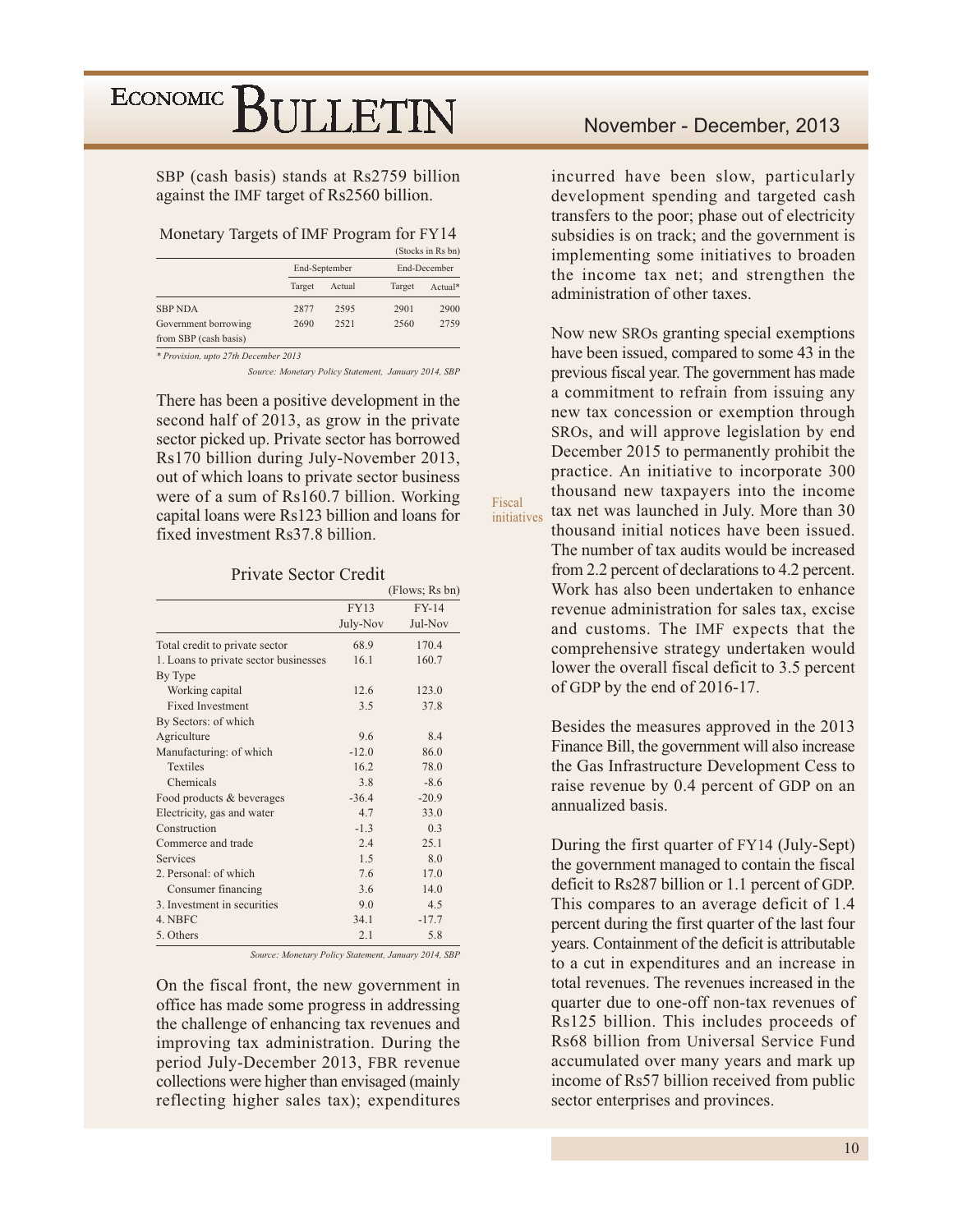While tax revenues have grown during July-Sept FY14, the growth is lower than what is required to achieve the annual budget target. To achieve the FY14 target of Rs2475 billion, a growth of 27.8 percent is required, while tax collected by FBR grew by 17.2 percent. This was despite measures announced by the government to increase revenue collection, including increase in GST from 16 to 17 percent, removal of exemptions and introduction of some new taxes.

Lower growth

taxes

In the first quarter of FY14, current expenditures were largely contained, partly explained by reduction in interest payments. While power subsidies were almost the same as in the corresponding period of last year, expenditures linked to transmission and distribution losses of power sector and loss making public sector enterprises continued to exert pressure on fiscal resources.

It has been the case for the past few years that the greater part of the burden of reducing the deficit has fallen on development expenditures. This adversely impacts investment and growth in the economy. With the government continuing to borrow from the banking system to finance its deficit, it is likely that interest payments could be higher than budgeted for.





Pakistan's rising public debt is a major challenge facing the country's macroeconomic stability. As external flows have been limited, domestic debt has risen significantly and is now more than twice the external debt, and makes up around two-thirds of the entire

### November - December, 2013

public debt. By September 2013, total debt and liabilities stood at Rs17355.6 billion, a jump of Rs.2.238 trillion over comparable period of 2012. Of this public debt (government domestic debt+government external debt+debt from IMF+external Rising public debt liabilities) stood at Rs15514.5 billion, a Rs2 trillion increase over a year earlier. Pakistan's public debt at 63.4 percent is higher than the ceiling of 60 percent under the Fiscal Responsibility and Debt Limitation Act of 2005. (This limit was to be reached by end FY13).

> Rising public debt at 63.2 percent of GDP is above the average for emerging (34.3%) and low income countries (42%). This entails significant risks to Pakistan's fiscal and debt situation because of a rise in the debt servicing burden. Greater reliance on financing the fiscal deficit by borrowings has led to a large increase in interest payments, where the government is consistently borrowing to finance its debt servicing. Interest payments on domestic debt had risen to Rs910.3 billion in FY13, an 11.4 percent increase over Rs816.9 billion in FY12. In the first quarter July-September FY14 interest payments showed a jump of Rs124.5 billion to Rs330.9 billion from the earlier quarter (April-June) figure of Rs206.4 billion.

Interest

Remit-

tances

grew

payments

Overseas workers remittances grew during July-December 2013 to \$7.79 billion, an increase of 9.4 percent against inflows of \$7.12 billion received in the corresponding period of 2012. Over 48 percent of the remittance inflow came from Saudi Arabia and UAE. The inflow of remittances during this period had increased from Saudi Arabia (\$2.2 billion compared with \$1.96 billion in July-December 2012), Dubai (\$796.2 million against \$634.2 million), Bahrain (\$151.9) million against \$142.6 million), Kuwait (\$335.8 million against \$315.76 million) and Oman (\$243.3 million against \$193.86 million). Among the EU countries, the major remitting countries were Ireland, Germany, Spain. Substantial remittances were also received from Canada (\$88 million) and Australia (\$80.3 million).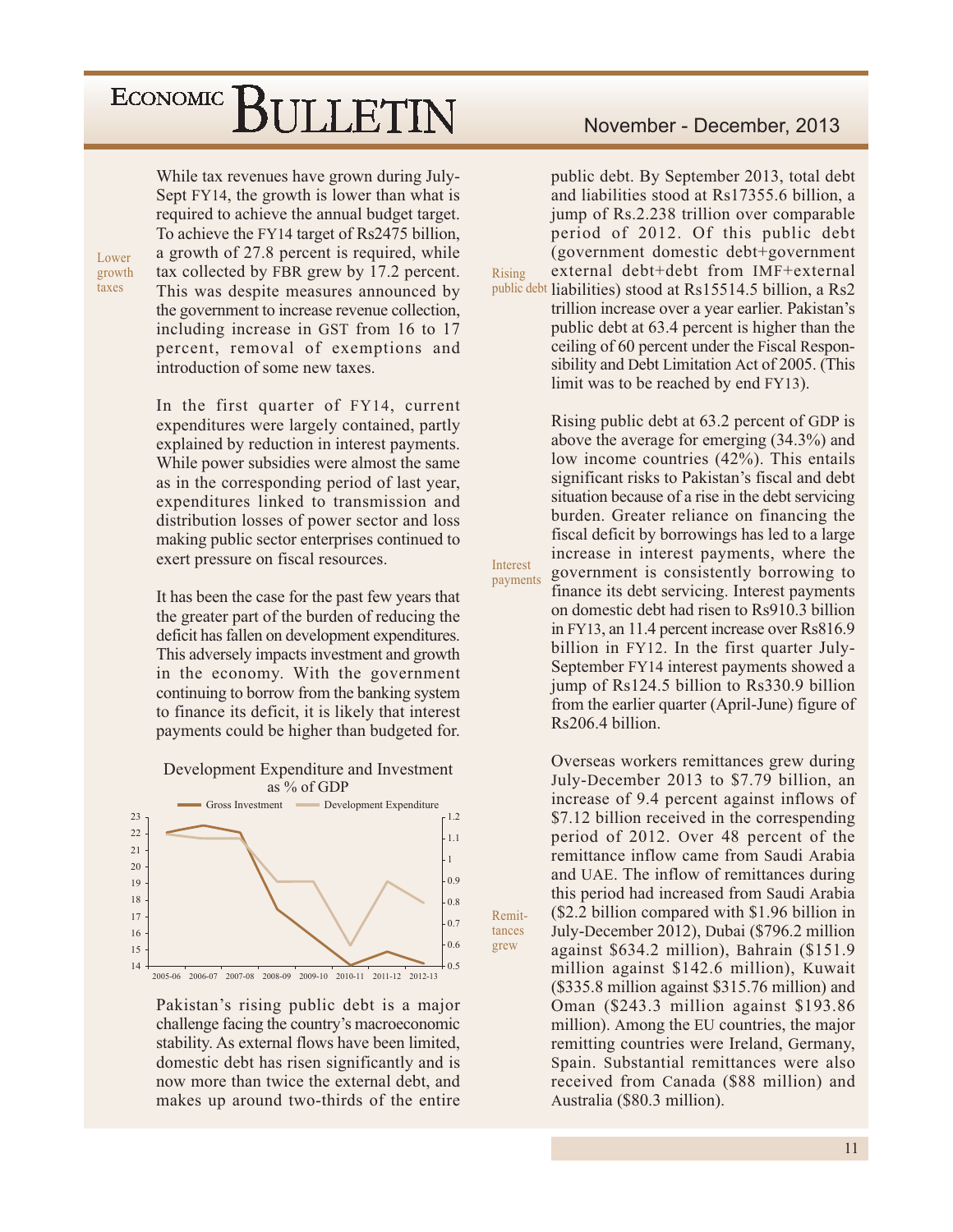Net foreign private investment in Pakistan declined to \$433.0 million during July-December FY14, compared with \$696.0 million in the comparable period of FY13. Inflows of foreign direct investment have declined from Hong Kong, UK, Italy and the US. There was a major increase in the inflow from Oman, Japan and Switzerland. However, foreign portfolio investment from UK picked up with inflows of \$50.4 million, against an outflow of \$31.7 million a year earlier. It has also grown for Ireland and Japan from less than \$1 million to \$12.8 million and \$12.3 million respectively.

#### Foreign Investment in Pakistan **Selected Counrties**  $(0, 1, 1)$

|                                        |                    |         |                                | $(D$ IVIII) |
|----------------------------------------|--------------------|---------|--------------------------------|-------------|
|                                        | July-December FY14 |         | July-December FY13             |             |
|                                        | FDI Net            | Total*  | FDI Net                        | Total*      |
| Austria                                | 28.4               | 28.4    | 21.4                           | 21.4        |
| China                                  | $-12.6$            | $-12.5$ | 7.9                            | 7.9         |
| France                                 | 35.8               | 35.8    | 15.2                           | 13.4        |
| Germany                                | $-10.5$            | $-10.2$ | 4.1                            | 4.0         |
| Hong Kong                              | 86.7               | 80.4    | 120.7                          | 170.5       |
| Ireland                                | 8.6                | 21.3    | 0.5                            | 0.7         |
| Italy                                  | 50.5               | 50.5    | 121.2                          | 121.2       |
| Japan                                  | 12.5               | 24.9    | 13.6                           | 13.2        |
| Luxembourg                             |                    | 25.6    |                                | 11.1        |
| Norway                                 | $-58.4$            | $-58.4$ | $-102.6$                       | $-102.6$    |
| Oman                                   | 35.2               | 35.2    | 0.7                            | 0.7         |
| Philippines                            | 0.1                | 0.1     | 93.1                           | 76.6        |
| Saudi Arabia                           | $-24.8$            | $-24.8$ | $-6.0$                         | $-5.9$      |
| Sweden                                 | 2.7                | $-48.3$ | $-15.7$                        | $-12.1$     |
| Switzerland                            | 122.8              | 116.5   | 70.6                           | 78.2        |
| <b>UAE</b>                             | 2.9                | 6.0     | $-1.8$                         | 3.5         |
| <b>UK</b>                              | 56.7               | 107.1   | 97.9                           | 66.2        |
| <b>USA</b>                             | 103.3              | 79.2    | 118.8                          | 220.5       |
| * Include foreign portfolio investment |                    |         | Source: State Bank of Pakistan |             |

\* Include foreign portfolio investment FDI: Foreign Direct Investment

payments

higher

Pakistan's balance of payments remained under pressure in 2013, largely on account of large repayments to the IMF, sluggish foreign investments and net outflows to other Balance of international financial institutions. Total liquid reserves fell to all time lows on account of large repayments to IMF. These have fallen from \$15.3 billion in  $FY12$  to \$11.0 billion in FY13. By end December 2013 these reserves had further declined to \$8.3 billion, where

reserves with SBP were \$3.5 billion and \$4.8 billion were reserves with banks. The Pak Rupee continued to depreciate against the US dollar.

The pressure on exchange rate continued till early December 2013, when the government and the State Bank of Pakistan stepped up efforts to quell speculative sentiments in the market, leading to strengthening of the Pak rupee against the US dollar. Upto January 10, FY14, Pak rupee has depreciated by 5.5 percent (Rs105.49 against Rs99.66 in June '13) against the US dollar. During the year it had touched a high of  $Rs110.50$ .

During July-November FY14, the current account deficit was \$1.9 billion, considerably higher over last year's corresponding figure of \$0.7 billion, even after adjusting for Coalition Support Funds. Higher current account deficit was due to widening of the trade deficit as imports grew by 3.0, and exports showed a marginal decline of  $0.9$  percent.

### **Balance of Payment Summary**

|                                   |             |             | $(\phi$ DII)   |
|-----------------------------------|-------------|-------------|----------------|
|                                   |             | Jul-Nov     |                |
|                                   | <b>FY13</b> | <b>FY13</b> | <b>FY14</b>    |
| <b>I. Current Account Balance</b> | $-2.5$      | $-0.7$      | $-1.9$         |
| <b>Trade Balance</b>              | $-15.4$     | $-6.7$      | $-7.3$         |
| Exports                           | 24.8        | 10.3        | 10.2           |
| Imports                           | 40.2        | 17          | 17.5           |
| Services Balance                  | $-1.5$      | $-0.5$      | $-1.1$         |
| of which: CSF                     | 1.8         | 1.1         | 0.3            |
| <b>Income Balance</b>             | $-3.7$      | $-1.5$      | $-1.7$         |
| <b>Current Transfers Balance</b>  | 18.1        | 8.0         | 8.2            |
| of which: Remittances             | 13.9        | 6.0         | 6.4            |
| II. Capital and Financial Account | 0.6         | $-0.3$      | 0.8            |
| Capital Account                   | 0.3         | 0.1         | 0.1            |
| Financial Account: of which       | 0.3         | $-0.3$      | 0.7            |
| Direct Investment (net)           | 1.3         | 0.3         | 0.3            |
| Portfolio Investment (net)        | 0.0         | 0.1         | 0.0            |
| Other Investment (net)            | $-0.9$      | $-0.7$      | 0.4            |
| <b>Official Disbursements</b>     | 2.5         | 0.9         | 1 <sub>1</sub> |
| Amortization                      | 2.3         | 0.9         | 1.3            |
| <b>III.</b> Errors and Omissions  | $-0.1$      | 0.0         | $-1.0$         |
| Overall Balance (I+II+III)        | $-2.0$      | $-1.0$      | $-2.1$         |

Source: State Bank of Pakistan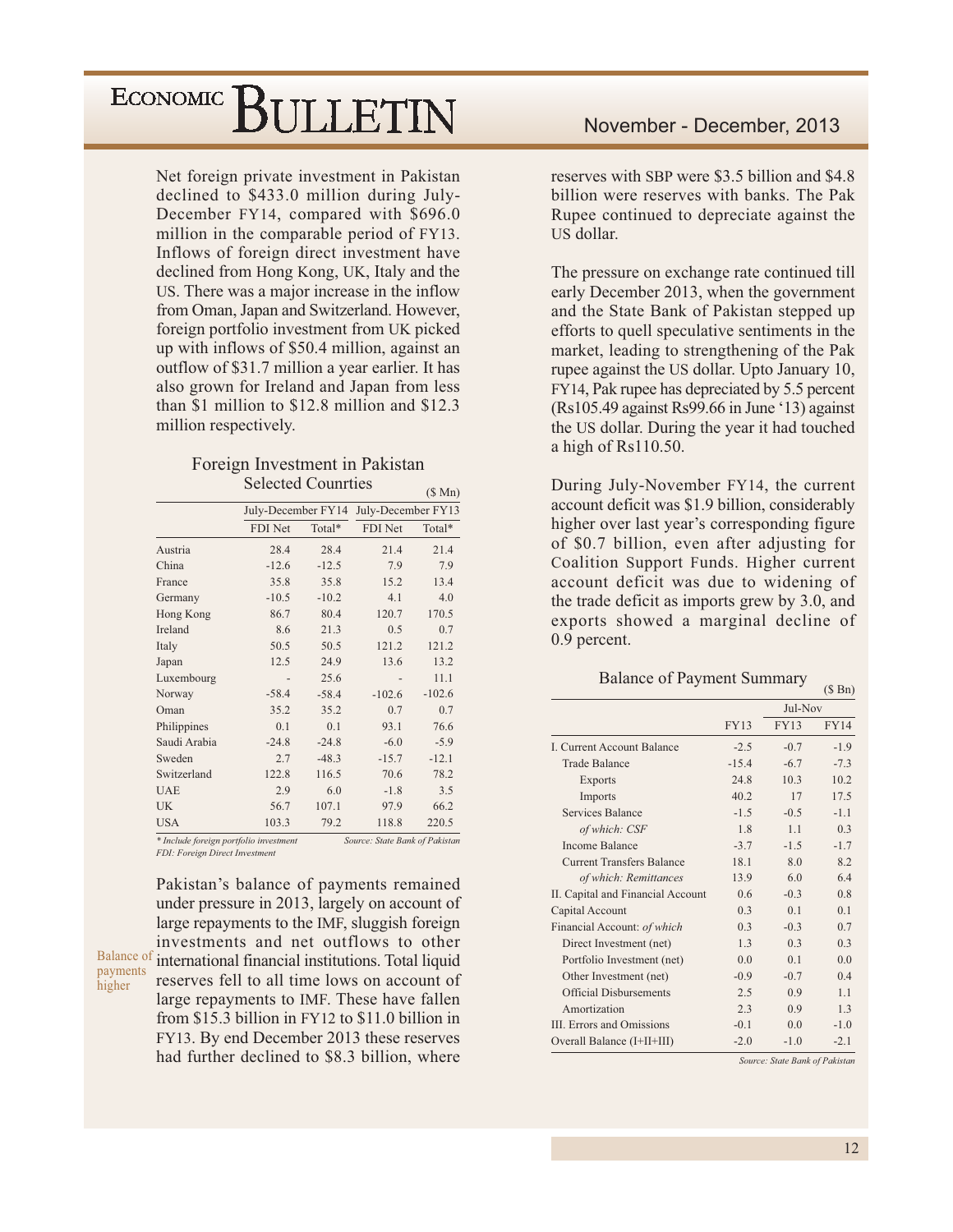### **ECONOMIC JLLET**

### November - December, 2013

Pakistan Economy - The Year 2013

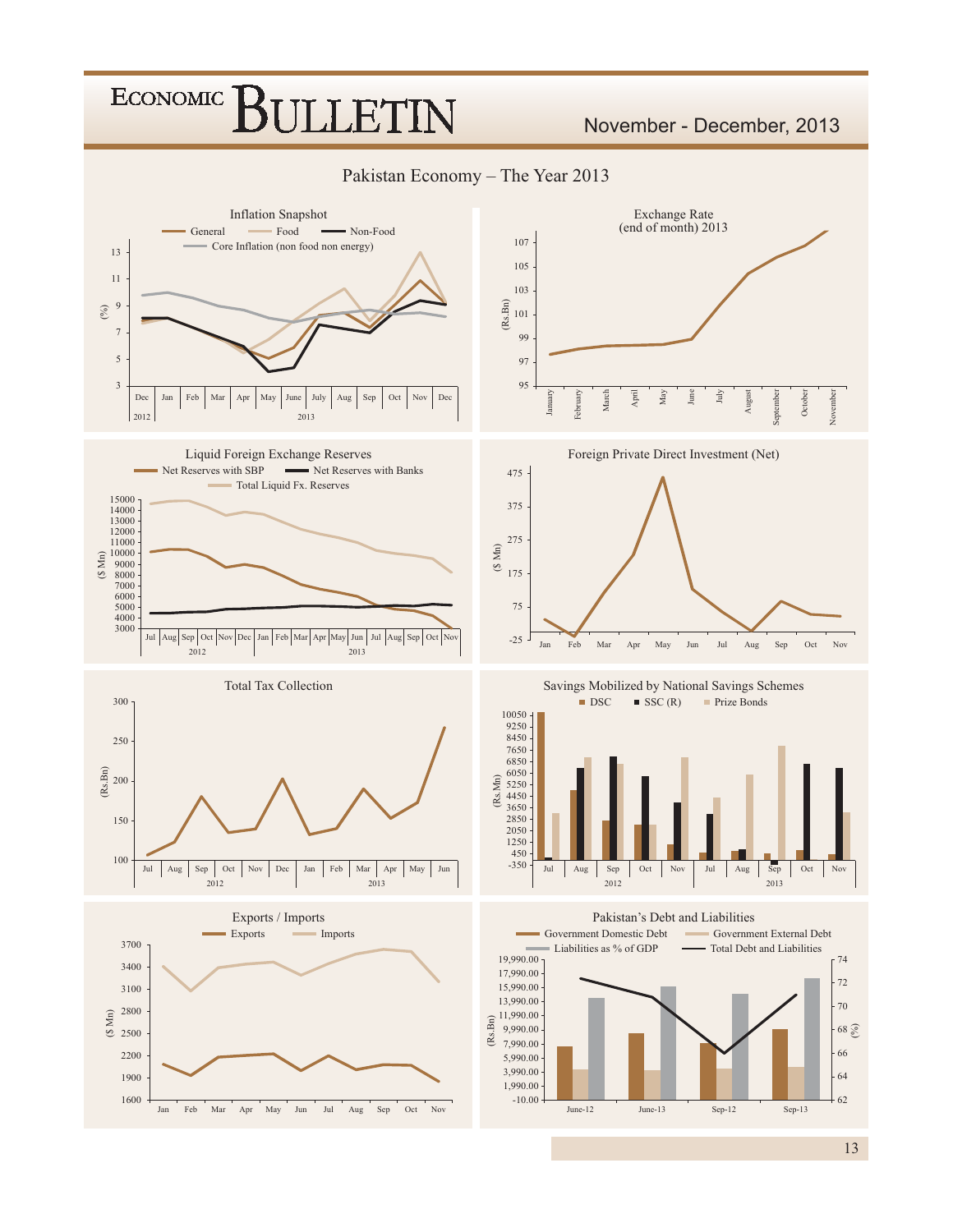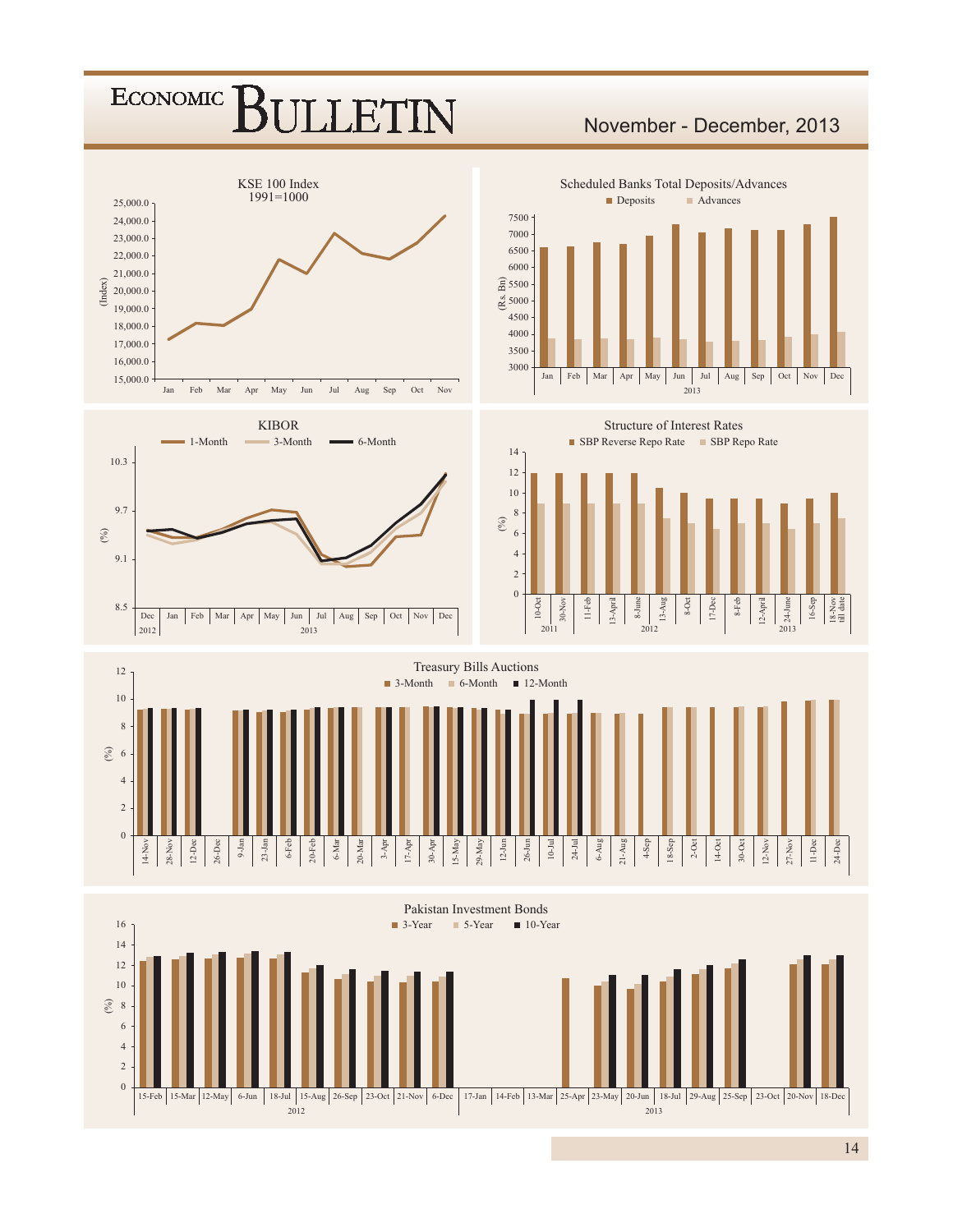$(Rs. Bn)$ 

### **Financial Position of Selected Banks** Dec 2012 - Sept 2013

|                            | National            | Habib           | <b>MCB</b> | United          | Allied | Bank     | Standard          | Bank of  | Bank of |
|----------------------------|---------------------|-----------------|------------|-----------------|--------|----------|-------------------|----------|---------|
|                            | Bank of<br>Pakistan | Bank<br>Limited | Bank       | Bank<br>Limited | Bank   | Al-Falah | Chartered<br>Bank | Punjab   | Khyber  |
| <b>Assets</b>              |                     |                 |            |                 |        |          |                   |          |         |
| $Dec-12$                   | 1316.16             | 1610.30         | 765.89     | 960.21          | 632.30 | 536.46   | 388.87            | 332.11   | 82.18   |
| $Mar-13$                   | 1223.60             | 1616.70         | 759.11     | 936.50          | 629.56 | 544.72   | 415.27            | 311.58   | 76.62   |
| $Jun-13$                   | 1388.56             | 1632.08         | 775.15     | 967.27          | 683.57 | 556.49   | 405.15            | 329.39   | 85.56   |
| $Sep-13$                   | 1273.19             | 1431.50         | 746.52     | 941.82          | 681.03 | 575.92   | 418.17            | 317.56   | 85.66   |
| <b>Equity</b>              |                     |                 |            |                 |        |          |                   |          |         |
| $Dec-12$                   | 119.43              | 119.02          | 88.15      | 82.77           | 43.27  | 25.68*   | $50.33*$          | $10.73*$ | 10.78   |
| $Mar-13$                   | 100.37              | 118.13          | 92.02      | 78.82           | 45.56* | $24.01*$ | 46.86*            | 5.93*    | 11.09*  |
| $Jun-13$                   | 102.77              | 123.79          | 94.66      | 81.11           | 47.00* | 24.96*   | $50.31*$          | $5.25*$  | 11.33   |
| $Sep-13$                   | 103.69              | 116.95          | 96.62      | 85.55           | 48.56* | 26.87*   | 49.11*            | 11.48*   | 11.58   |
| <b>Deposits</b>            |                     |                 |            |                 |        |          |                   |          |         |
| $Dec-12$                   | 1038.09             | 1214.96         | 545.06     | 755.26          | 514.70 | 457.12   | 266.67            | 266.05   | 60.04   |
| $Mar-13$                   | 925.71              | 1249.10         | 565.79     | 704.49          | 529.88 | 450.56   | 285.91            | 269.13   | 56.97   |
| $Jun-13$                   | 1145.81             | 1258.81         | 610.34     | 754.64          | 570.22 | 479.62   | 289.84            | 295.72   | 68.79   |
| $Sep-13$                   | 1020.94             | 1184.27         | 584.23     | 772.71          | 570.85 | 493.00   | 305.56            | 275.32   | 68.12   |
| <b>Advances</b> (Net)      |                     |                 |            |                 |        |          |                   |          |         |
| $Dec-12$                   | 661.34              | 499.81          | 239.58     | 385.83          | 271.11 | 233.93   | 135.18            | 149.60   | 26.69   |
| $Mar-13$                   | 651.79              | 489.62          | 240.38     | 352.05          | 269.72 | 232.88   | 132.92            | 138.02   | 26.28   |
| $Jun-13$                   | 644.87              | 481.45          | 223.09     | 363.11          | 261.63 | 234.66   | 133.59            | 139.33   | 27.10   |
| $Sep-13$                   | 639.63              | 451.91          | 224.24     | 369.39          | 243.72 | 236.29   | 137.29            | 143.29   | 33.07   |
| <b>Investment</b> (Net)    |                     |                 |            |                 |        |          |                   |          |         |
| $Dec-12$                   | 342.96              | 797.09          | 402.06     | 381.24          | 267.68 | 189.48   | 131.97            | 129.52   | 45.67   |
| $Mar-13$                   | 332.75              | 870.47          | 402.73     | 411.51          | 258.49 | 200.52   | 155.24            | 115.77   | 39.47   |
| $Jun-13$                   | 396.74              | 850.06          | 410.22     | 424.52          | 288.40 | 205.40   | 149.98            | 105.27   | 40.51   |
| $Sep-13$                   | 351.95              | 729.72          | 405.07     | 403.60          | 323.10 | 215.12   | 141.81            | 119.73   | 37.49   |
| <b>Interest Income</b>     |                     |                 |            |                 |        |          |                   |          |         |
| $Dec-12$                   | 101.12              | 116.77          | 68.35      | 75.38           | 49.51  | 46.07    | 31.13             | 24.66    | 7.20    |
| $Mar-13$                   | 23.93               | 31.30           | 16.71      | 17.00           | 12.73  | 10.57    | 7.54              | 5.77     | 1.79    |
| $Jun-13$                   | 25.64               | 30.25           | 16.25      | 18.35           | 13.42  | 10.86    | 7.65              | 5.75     | 1.68    |
| $Sep-13$                   | 23.27               | 28.91           | 15.49      | 18.07           | 13.94  | 10.85    | 7.52              | 5.77     | 1.84    |
| <b>Interest Expenses</b>   |                     |                 |            |                 |        |          |                   |          |         |
| $Dec-12$                   | 56.55               | 59.01           | 27.50      | 35.73           | 31.18  | 27.50    | 11.65             | 22.52    | 4.61    |
| $Mar-13$                   | 15.10               | 18.11           | 6.99       | 8.21            | 7.72   | 6.74     | 2.86              | 5.29     | 1.04    |
| $Jun-13$                   | 14.44               | 17.20           | 7.17       | 9.30            | 8.04   | 6.82     | 2.99              | 5.12     | 0.97    |
| $Sep-13$                   | 14.96               | 15.16           | 5.81       | 8.55            | 7.97   | 6.19     | 2.89              | 4.74     | 1.10    |
| <b>Net Interest Income</b> |                     |                 |            |                 |        |          |                   |          |         |
| $Dec-12$                   | 44.57               | 57.76           | 40.85      | 39.64           | 18.33  | 18.57    | 19.48             | 2.14     | 2.59    |
| $Mar-13$                   | 8.83                | 13.18           | 9.72       | 8.78            | 5.00   | 3.82     | 4.68              | 0.47     | 0.75    |
| $Jun-13$                   | 11.19               | 13.05           | 9.08       | 9.05            | 5.38   | 4.03     | 4.66              | 0.62     | 0.71    |
| $Sep-13$                   | 8.31                | 13.75           | 9.68       | 9.52            | 5.97   | 4.65     | 4.63              | 1.03     | 0.73    |
| <b>Non Interest Income</b> |                     |                 |            |                 |        |          |                   |          |         |
| $Dec-12$                   | 24.80               | 15.96           | 9.15       | 17.19           | 14.24  | 7.28     | 7.31              | 3.19     | 0.97    |
| $Mar-13$                   | 5.58                | 3.86            | 2.35       | 3.85            | 2.51   | 1.86     | 1.59              | 0.81     | 0.16    |
| $Jun-13$                   | 7.40                | 4.16            | 3.49       | 4.77            | 2.38   | 2.03     | 1.79              | 1.24     | 0.18    |
| $Sep-13$                   | 5.20                | 4.09            | 2.71       | 4.62            | 2.35   | 2.06     | 1.06              | 0.85     | 0.14    |
| <b>Admn Expenses</b>       |                     |                 |            |                 |        |          |                   |          |         |
| $Dec-12$                   | 36.73               | 31.06           | 17.06      | 25.45           | 14.68  | 15.20    | 13.85             | 4.43     | 1.66    |
| $Mar-13$                   | 8.79                | 7.78            | 4.03       | 6.18            | 3.48   | 4.00     | 3.56              | 1.19     | 0.46    |
| $Jun-13$                   | 8.37                | 9.23            | 3.90       | 6.51            | 3.70   | 4.08     | 2.52              | 1.35     | 0.46    |
| $Sep-13$                   | 8.88                | 9.07            | 4.69       | 6.49            | 4.04   | 4.43     | 1.76              | 1.31     | 0.49    |
| Profit/(Loss) B.T          |                     |                 |            |                 |        |          |                   |          |         |
| $Dec-12$                   | 24.06               | 34.89           | 32.05      | 28.41           | 16.14  | 6.78     | 9.10              | 1.40     | 1.57    |
| $Mar-13$                   | 4.31                | 7.90            | 8.67       | 5.85            | 3.96   | 1.52     | 2.16              | 0.51     | 0.47    |
| $Jun-13$                   | 3.68                | 7.96            | 9.02       | 6.41            | 3.91   | 1.22     | 5.02              | 1.03     | 0.35    |
| $Sep-13$                   | 0.06                | 9.07            | 8.04       | 7.09            | 3.84   | 2.03     | 4.15              | 0.50     | 0.32    |
| Profit/(Loss)A.T           |                     |                 |            |                 |        |          |                   |          |         |
| $Dec-12$                   | 16.88               | 22.35           | 20.94      | 19.28           | 11.88  | 4.55     | 5.91              | 1.63     | 1.08    |
| $Mar-13$                   | 3.03                | 5.09            | 5.76       | 3.95            | 2.82   | 1.01     | 1.39              | 0.33     | 0.31    |
| $Jun-13$                   | 2.98                | 5.42            | 6.11       | 4.31            | 2.70   | 0.93     | 3.28              | 0.67     | 0.24    |
| $Sep-13$                   | 0.23                | 6.06            | 5.29       | 4.66            | 2.81   | 1.37     | 2.67              | 0.32     | 0.25    |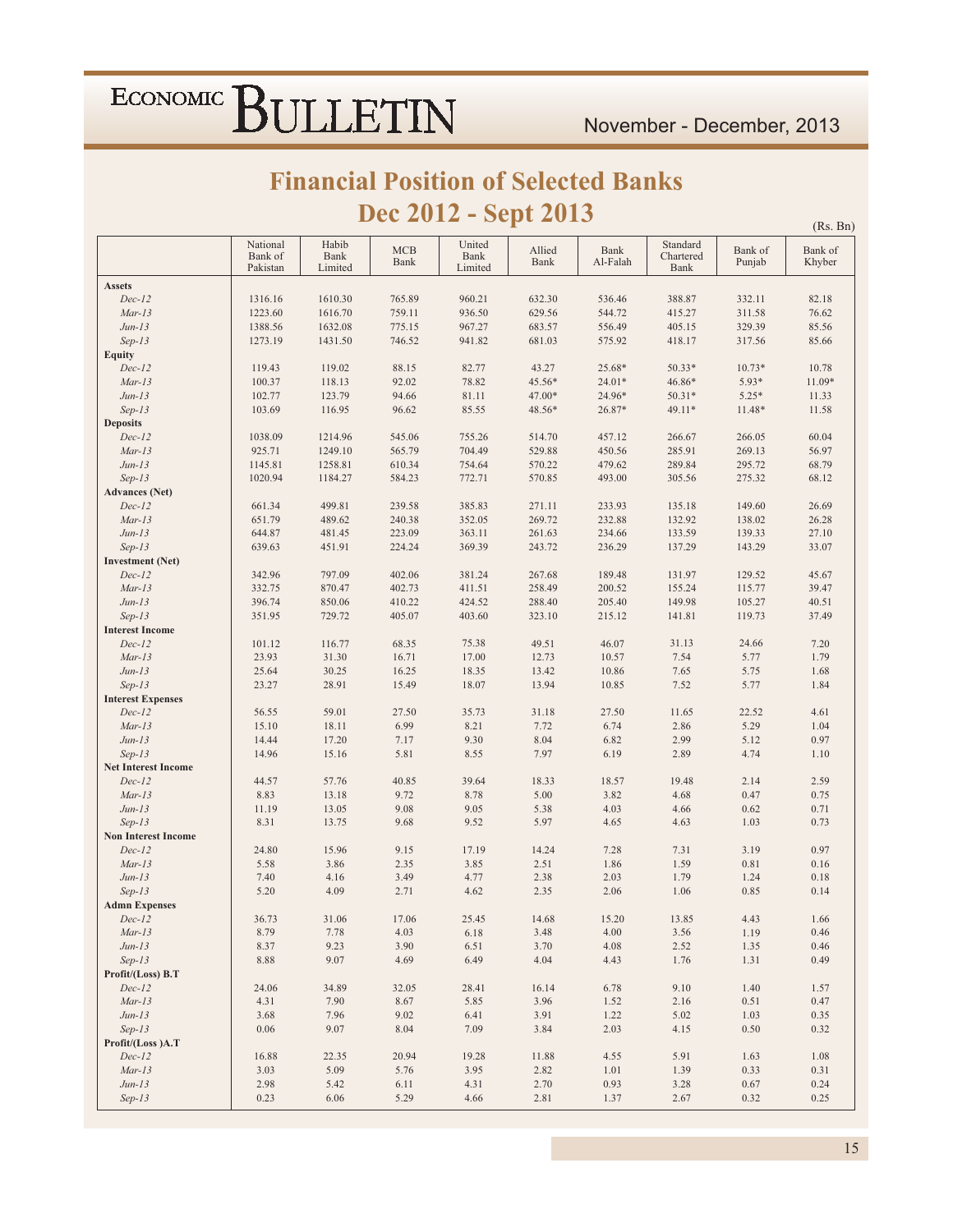### November - December, 2013

|                            |                           |                |                  |                |                      |                    |                |          | (Rs. Bn)                |
|----------------------------|---------------------------|----------------|------------------|----------------|----------------------|--------------------|----------------|----------|-------------------------|
|                            | Askari<br>Bank<br>Limited | Faisal<br>Bank | Bank<br>Al-Habib | Soneri<br>Bank | Metropoliton<br>Bank | <b>NIB</b><br>Bank | Meezan<br>Bank | Citibank | <b>Barclays</b><br>Bank |
| <b>Assets</b>              |                           |                |                  |                |                      |                    |                |          |                         |
| $Dec-12$                   | 353.06                    | 313.06         | 453.10           | 158.62         | 300.85               | 190.86             | 274.44         | 85.17    | 47.78                   |
| $Mar-13$                   | 363.62                    | 324.85         | 445.96           | 166.71         | 289.04               | 179.73             | 283.42         | 56.15    | 50.28                   |
| $Jun-13$                   | 340.30                    | 331.36         | 474.76           | 162.40         | 341.77               | 161.90             | 299.66         | 64.91    | 53.61                   |
| $Sep-13$                   | 355.90                    | 318.60         | 444.27           | 162.37         | 283.57               | 166.15             | 314.60         | 65.78    | 50.59                   |
| <b>Equity</b>              |                           |                |                  |                |                      |                    |                |          |                         |
| $Dec-12$                   | 17.68                     | 18.73          | 21.17            | 11.40          | 26.07                | 14.40              | 15.48          | 9.02     | 6.82                    |
| $Mar-13$                   | 17.84                     | 19.05          | 19.32            | 11.69          | 24.73                | 14.14              | 16.48          | 9.49     | 6.93                    |
| $Jun-13$                   | 13.49                     | 19.50          | 20.50            | 11.95          | 25.68                | 14.48              | 17.43          | 8.61     | 6.98                    |
| $Sep-13$                   | 16.89                     | 20.04          | 21.83            | 12.34          | 26.51                | 14.65              | 16.87          | 8.94     | 7.06                    |
| <b>Deposits</b>            |                           |                |                  |                |                      |                    |                |          |                         |
| $Dec-12$                   | 306.94                    | 240.71         | 340.39           | 120.83         | 217.80               | 91.04              | 230.43         | 64.29    | 29.96                   |
| $Mar-13$                   | 295.98                    | 238.93         | 346.29           | 129.45         | 205.15               | 84.64              | 235.02         | 35.63    | 33.37                   |
| $Jun-13$                   | 293.32                    | 242.80         | 364.77           | 134.27         | 218.82               | 89.46              | 260.35         | 37.75    | 33.71                   |
| $Sep-13$                   | 303.68                    | 246.70         | 369.66           | 133.04         | 224.10               | 97.74              | 268.09         | 44.10    | 37.72                   |
| <b>Advances</b> (Net)      |                           |                |                  |                |                      |                    |                |          |                         |
| $Dec-12$                   | 143.72                    | 172.30         | 147.87           | 76.83          | 106.91               | 71.59              | 88.68          | 18.26    | 17.74                   |
| $Mar-13$                   | 148.12                    | 172.49         | 142.10           | 78.38          | 115.45               | 70.73              | 84.70          | 12.00    | 19.68                   |
| $Jun-13$                   | 140.32                    | 174.89         | 150.83           | 82.95          | 106.96               | 72.68              | 86.30          | 10.90    | 17.40                   |
| $Sep-13$                   | 136.84                    | 182.50         | 154.83           | 81.04          | 111.90               | 75.18              | 90.92          | 10.68    | 16.86                   |
| <b>Investment</b> (Net)    |                           |                |                  |                |                      |                    |                |          |                         |
| $Dec-12$                   | 145.38                    | 88.00          | 249.75           | 59.52          | 160.85               | 83.80              | 152.46         | 31.34    | 19.40                   |
| $Mar-13$                   | 156.84                    | 86.10          | 255.67           | 64.32          | 138.21               | 70.60              | 170.68         | 19.35    | 22.39                   |
| $Jun-13$                   | 145.81                    | 104.45         | 269.59           | 56.86          | 180.23               | 55.86              | 172.50         | 34.27    | 25.07                   |
| $Sep-13$                   | 160.95                    | 78.37          | 235.39           | 56.72          | 130.74               | 41.29              | 177.54         | 32.02    | 25.85                   |
| <b>Interest Income</b>     |                           |                |                  |                |                      |                    |                |          |                         |
| $Dec-12$                   | 32.40                     | 28.80          | 41.47            | 14.07          | 27.14                | 13.99              | 21.84          | 8.26     | 4.49                    |
| $Mar-13$                   | 7.29                      | 6.58           | 9.68             | 3.36           | 5.93                 | 3.43               | 5.57           | 1.16     | 0.89                    |
| $Jun-13$                   | 6.33                      | 6.80           | 9.52             | 3.42           | 5.79                 | 3.41               | 5.81           | 1.26     | 0.95                    |
| $Sep-13$                   | 7.00                      | 7.08           | 8.92             | 3.27           | 5.71                 | 2.96               | 5.82           | 1.12     | 0.98                    |
| <b>Interest Expenses</b>   |                           |                |                  |                |                      |                    |                |          |                         |
| $Dec-12$                   | 22.97                     | 19.84          | 26.10            | 9.22           | 18.83                | 11.13              | 11.38          | 3.03     | 2.73                    |
| $Mar-13$                   | 5.10                      | 4.29           | 6.16             | 2.18           | 4.00                 | 2.54               | 2.90           | 0.42     | 0.54                    |
| $Jun-13$                   | 4.67                      | 4.62           | 6.04             | 2.18           | 3.72                 | 2.64               | 3.12           | 0.61     | 0.59                    |
| $Sep-13$                   | 4.52                      | 3.92           | 5.34             | 2.12           | 3.43                 | 2.16               | 3.13           | 0.53     | 0.60                    |
| <b>Net Interest Income</b> |                           |                |                  |                |                      |                    |                |          |                         |
| $Dec-12$                   | 9.43                      | 8.96           | 15.36            | 4.84           | 8.31                 | 2.86               | 10.45          | 5.23     | 1.76                    |
| $Mar-13$                   | 2.18                      | 2.29           | 3.53             | 1.19           | 1.93                 | 0.89               | 2.67           | 0.74     | 0.35                    |
| $Jun-13$                   | 1.66                      | 2.19           | 3.48             | 1.24           | 2.07                 | 0.77               | 2.69           | 0.65     | 0.36                    |
| $Sep-13$                   | 2.48                      | 3.16           | 3.58             | 1.15           | 2.28                 | 0.80               | 2.68           | 0.58     | 0.38                    |
| <b>Non Interest Income</b> |                           |                |                  |                |                      |                    |                |          |                         |
| $Dec-12$                   | 4.12                      | 5.28           | 2.97             | 1.86           | 5.46                 | 2.40               | 2.40           | 2.46     | 0.40                    |
| $Mar-13$                   | 0.82                      | 1.05           | 0.80             | 0.51           | 1.43                 | 0.53               | 0.75           | 0.62     | 0.12                    |
| $Jun-13$                   | $\rm 0.88$                | 1.19           | $1.00\,$         | 0.55           | 1.52                 | 0.77               | $0.81\,$       | 0.65     | $0.02\,$                |
| $Sep-13$                   | 1.07                      | 1.36           | 1.21             | 0.73           | 1.03                 | 1.05               | 0.87           | 0.41     | $0.16\,$                |
| <b>Admn Expenses</b>       |                           |                |                  |                |                      |                    |                |          |                         |
| $Dec-12$                   | 9.04                      | 10.81          | 8.80             | 4.25           | 5.75                 | 5.33               | 7.19           | 4.48     | 1.97                    |
| $Mar-13$                   | 2.20                      | 2.53           | 2.36             | 1.03           | 1.56                 | 1.29               | 1.96           | 0.86     | 0.32                    |
| $Jun-13$                   | 2.46                      | 2.61           | 2.43             | 1.20           | 1.58                 | 1.24               | 2.05           | 0.62     | 0.44                    |
| $Sep-13$                   | 2.53                      | 2.85           | 2.69             | 1.27           | 1.60                 | 1.37               | 2.16           | 0.54     | 0.43                    |
| Profit/(Loss) B.T          |                           |                |                  |                |                      |                    |                |          |                         |
| $Dec-12$                   | 1.73                      | 1.84           | 8.87             | 1.72           | 5.04                 | 0.44               | 5.23           | 2.32     | $-1.04$                 |
| $Mar-13$                   | 0.42                      | 0.32           | 1.76             | 0.46           | 1.11                 | 0.55               | 1.49           | 0.87     | 0.17                    |
| $Jun-13$                   | $-6.75$                   | 0.61           | 1.94             | 0.37           | 1.57                 | 0.45               | 1.42           | 0.84     | $0.08\,$                |
| $Sep-13$                   | 0.17                      | 0.80           | 1.80             | 0.53           | 1.38                 | 0.34               | 1.41           | 0.50     | 0.12                    |
| Profit/(Loss)A.T           |                           |                |                  |                |                      |                    |                |          |                         |
| $Dec-12$                   | 1.26                      | 1.42           | 5.45             | 1.10           | 3.40                 | 0.26               | 3.51           | 1.42     | $-1.15$                 |
| $Mar-13$                   | 0.28                      | 0.26           | 1.16             | 0.30           | 0.76                 | 0.51               | 0.98           | 0.51     | 0.11                    |
| $Jun-13$                   | $-4.38$                   | 0.49           | 1.28             | 0.25           | 1.02                 | 0.32               | 0.95           | 0.54     | 0.05                    |
|                            |                           |                |                  |                |                      |                    |                |          |                         |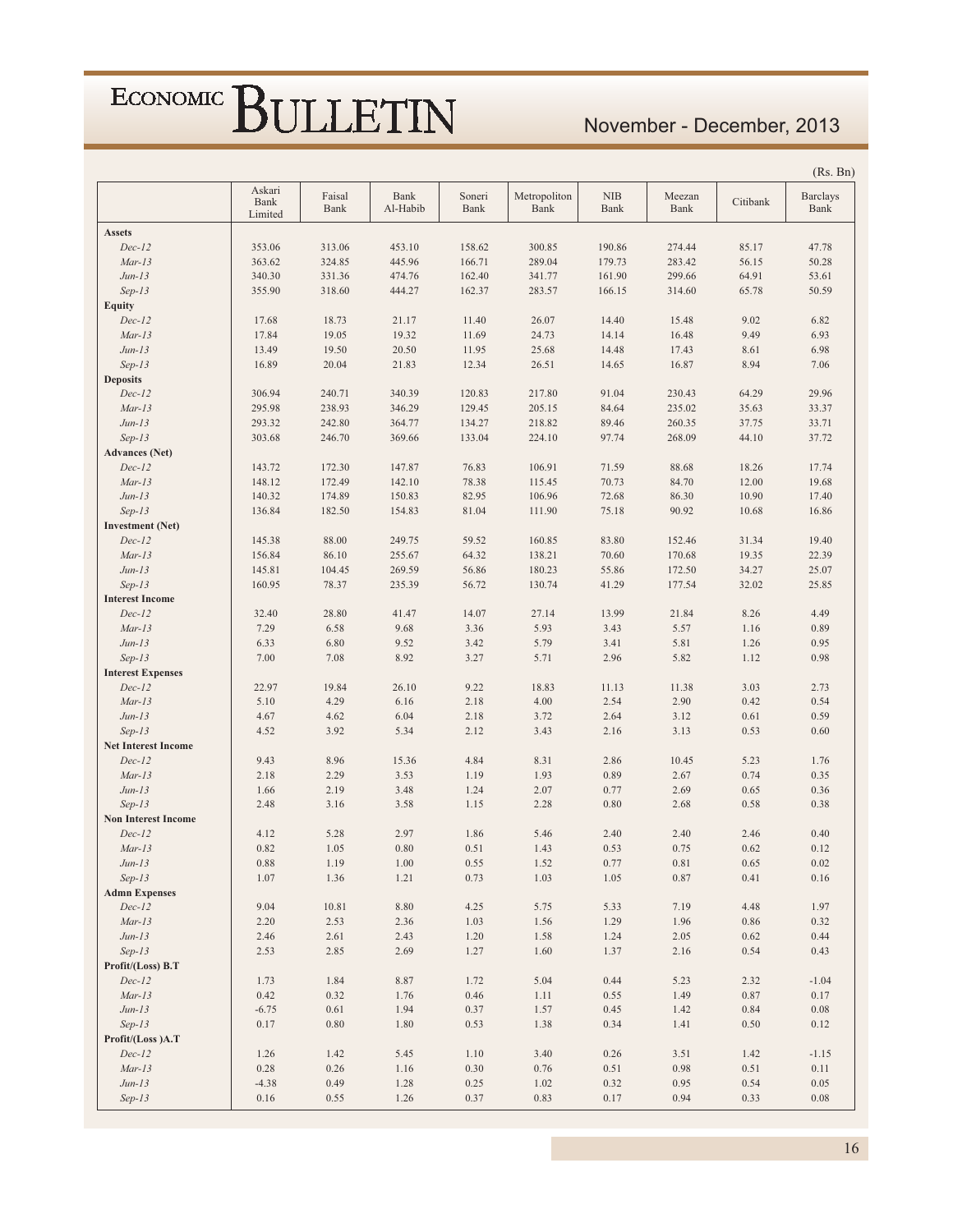### **Market Analysis**

Future outlook

#### Market Review - November 2013

The market, in the month of November continued its winning streak by closing at an all time high level. Surprisingly, this is happening despite economic issues worsening as SBP reserves hit more than decade low. Smooth transition on Military & Judicial landscape do remain the bright spot propelling the market up, with Foreigners again remaining the biggest buyer. On a MoM basis, the benchmark KSE-100 index augmented by 6.7 economic percent to close at 24.3k level. A whooping return of more than 30 percent was witnessed in Food Producers sector as UPFL, RPMPL & Nestle have ascended by 30-93 percent due to rumors of buy back on similar lines as Unilever. The month of November saw volumes improve by 27 percent to average 147mn shares/day, while value traded depicted a higher increase of 58 percent MoM.

Winning streak continues despite woes

> As foreign flows continue to pour in the emerging economies over continued QE program, this trend should continue at least till Feb-2014, with only hitch for the local market possible from worsening PKR outlook. While the market continues its uptick, the macro numbers are going downhill with rupee devaluation continuing as SBP reserves will go below the USD3bn mark. Things continue to look challenging with CPI expected to again enter double digits after remaining in single digit for seventeen months. We expect a tight monetary policy stance at least till the next couple of monetary policy meetings, which would further stretch the current valuations.

> KSE-100 index increased by 6.7 percent in November with smaller sectors showing a much larger gain compared to index heavy weight Oil  $\&$  gas sector. The month of November saw volumes improve to average 147mn shares/day (27% MoM rise), while value traded depicted a higher increase of 58 percent. Surprisingly, this is happening despite

economic issues worsening as SBP reserves hit more than decade low. Smooth transition on Military & Judicial landscape do remain the bright spot propelling the market up, with Foreigners again remaining the biggest buyer. A whooping return of more than 30 percent was witnessed in Food producers sector as UPFL, RPMPL & Nestle have ascended by 30-93 percent due to rumors of buy back on similar lines as Unilever, while some are of the view that portfolio allocation within the Food producers is shifting due to Efoods woes. Among the key sectors, Auto sector also saw a hefty gain with all the companies showing an almost double digit rise as Auto assemblers again go gradual price rise as PKR deteriorates. PTC's robust performance led the telecom sector while GSP status theme continues to drive the textile sector.

Foreigners again remained biggest buyers in November, a trend which is visible since mid-October as US Govt. debt deal got extended and concerns over Fed stimulus program were eased. However, the last week of November did witness a net outflow from the foreigners side, but still the market closed positive, on a WoW basis. Individuals and Mutual Funds were again the biggest sellers during the month.

While the market continues its uptick, the macro numbers are going downhill with rupee devaluation continuing as SBP reserves will go below the USD3bn mark. Things continue to look challenging with CPI expected to again enter double digits after remaining in single digit for seventeen months. We expect a tight monetary policy stance at least till the next couple of monetary policy meetings, which would further stretch the current valuations. As foreign flows continue to pour in the emerging economies over continued QE program, this trend should continue at least till Feb-2014, with only hitch for the local market possible from worsening PKR outlook.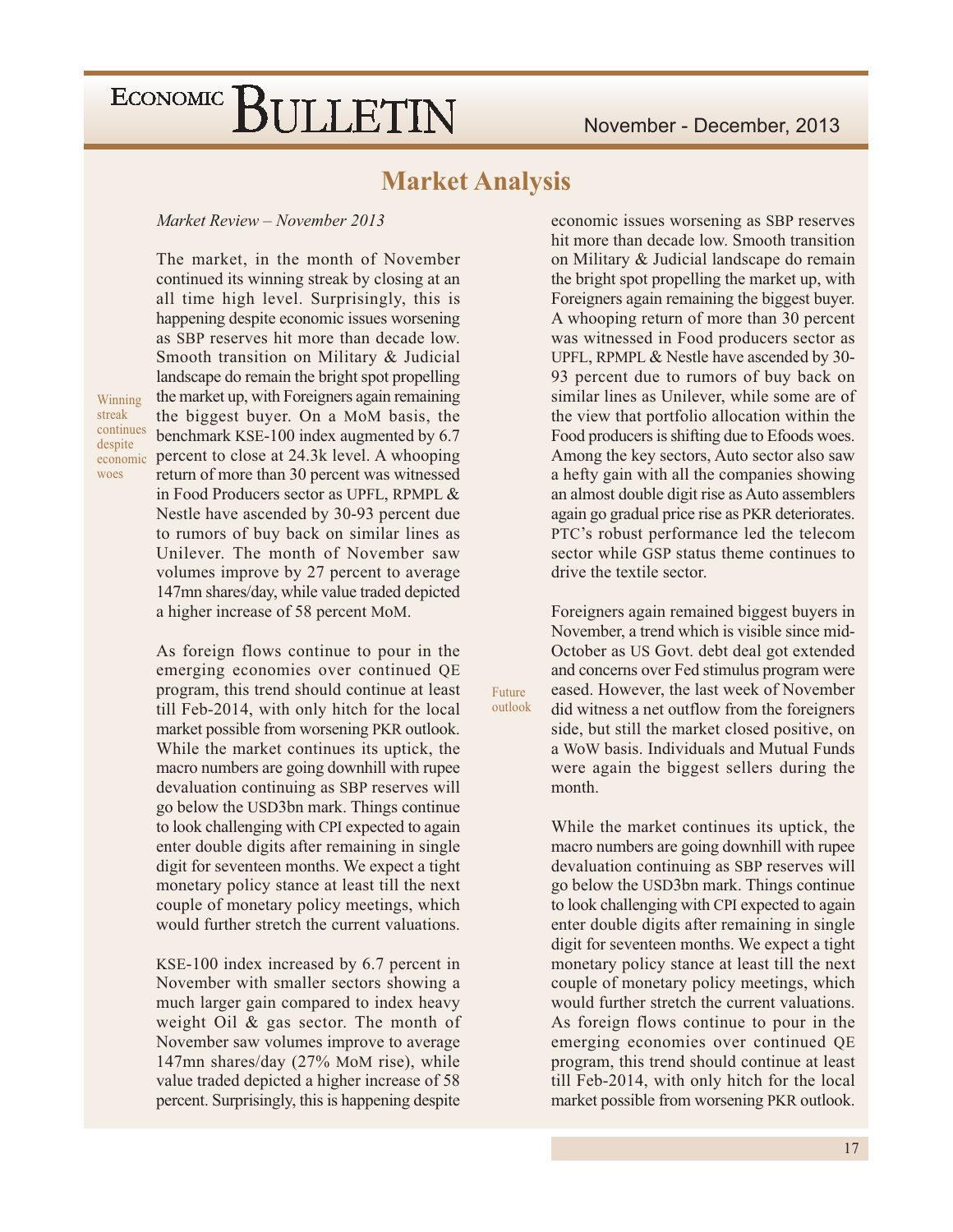#### 2013 Review

Winning streak continues despite economic woes as politics stage

Market

deliver

After witnessing robust activity in 2012, the market continued its winning streak to again give another whopping 50 percent YoY return in 2013. Smooth political (the biggest catalyst) of 2013), Military and Judicial transition is the key reason for the index making a new high, despite issues on the economic front remaining to be tackled with. Taking a look at monthly index change shows that the index closed positive eight times during 2013, with took centre the highest monthly index change of  $+2.8k$ witnessed in the election month of May. After two consecutive month-on-month decline in August and September, the market rebounded sharply in 4Q2013 to clock in the highest QoQ rise of 3.5k points for 2014.

> 2013 saw volumes improve by 29 percent YoY to average 223mn shares/day, while value traded depicted a higher increase of 64 percent YoY. Sector wise comparison shows that Cement and Textile sector again remained the biggest outperformer (similar to 2012) as per market cap change. Chemical sector remained the biggest underperformer in 2013 due to inability to raise local prices due to falling international Urea and DAP prices and gas price uncertainty. Participants wise activity also depicts a similar scene as last year with Foreigners remaining the biggest and only worthwhile buyers, while Mutual Funds & Companies again remained the biggest sellers.

 $CY13$ 

similar

to the

previous

more than

one respect

year in

The key determining factor for market's rerating in 2013, in our view, is the majority gained by PML-N in Pakistan's first ever smooth democratic transition. Investors all over the world dislike uncertainty and such a smooth transition was not being anticipated remained pre-election. Another decisive factor which unfazed by has boosted the KSE, especially in May, was economic PML-N being able to gain a majority in woes as it National Assembly (better than our banks on PML-N to expectation) meaning it now has a clear cut mandate to follow its economic manifesto of restructuring and privatization. The current government has a clear cut mandate of five years and with its majority is now able to better negotiate and deliver on terms set with USA, IMF  $&$  to revive the economic growth.

While the market continued its uptick, the macro numbers went downhill in 2013 with rupee devaluation continuing as SBP reserves touched twelve year low of USD3bn mark. Entry in a new IMF program along with rising bilateral assistance has been the saving grace for the balance of payment position. On the inflation front, monthly CPI after touching a multi year low of 5.1 percent in May started its uptick due to reversal of base effect, food price hike and electricity tariff increase. Following the hike in CPI numbers and other economic issues, the central bank reversed its monetary policy stance in 2H2013, and from September onwards increased it by 100bps to 10 percent.

Surprisingly, 2013 turned out to be similar to 2012 in more than one respect. Firstly, the overall return during both the calendar years has remained 50 percent. Secondly, the top two outperforming sectors in 2013 according to market cap change are also the same as previous year i: e Cement (Coal price decline) and interest rate cut) and Textiles (GSP plus status, Yarn exports to China & DR cut). The biggest underperformer is again the Chemical sector as all the major players in the sector mostly underperformed, barring Engro. The third feature which shows the similarity between 2013  $& 2012$  is the participant wise activity with Foreigners again remaining the biggest net buyers (pumping liquidity in the market) which helped KSE-100 index in sustaining its spectacular performance in 2013 as well. Similarity was also witnessed on the selling side with Mutual funds and Companies

Taking a look at monthly activity of Foreigners shows that they remained buyers throughout the year with biggest inflows registered during May & June (Unilever buyback). A hefty outflow from the foreigners side was witnessed in July, but this was also a one-off, due to Kapco deal. While Oil & Gas and Banking sector remain the biggest sectors of the market, continued outperformance of Cement and Textile sector has increased their weight from 2.3 percent  $& 3.6$  percent to 5.0 percent and 5.8 percent, respectively from 2011 to 2013.

again clocking in as the biggest net sellers.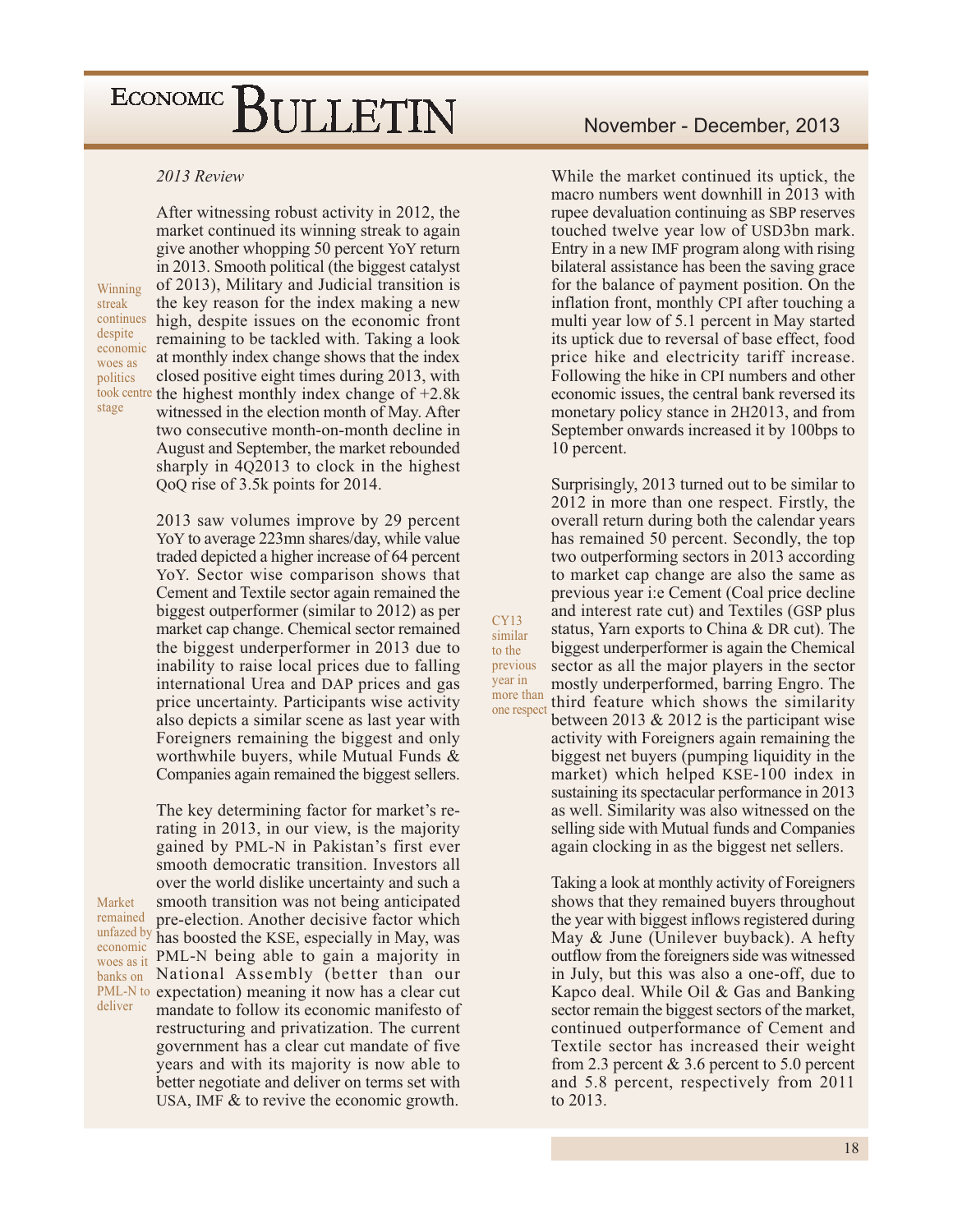





















November - December, 2013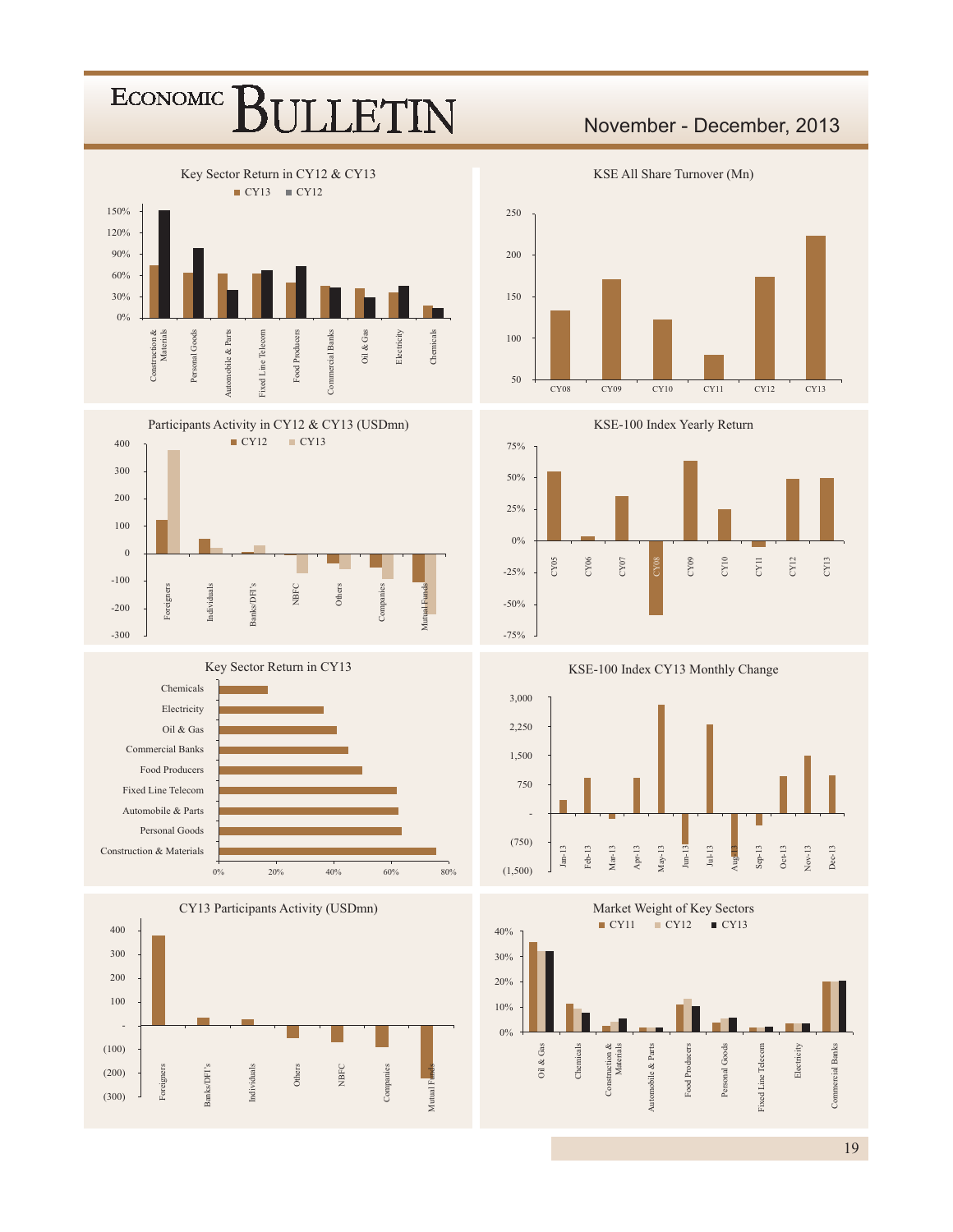| Selected Economic Indic    |                                                                    |                                              |                                                                                    | ators of Countries where National Bank           |                                         |                                   |                                       |                           |                | of Pakistan                                                                       | ha                             | $\mathbf{\tilde{d}}$<br>$\Omega$ | Presence                                              |
|----------------------------|--------------------------------------------------------------------|----------------------------------------------|------------------------------------------------------------------------------------|--------------------------------------------------|-----------------------------------------|-----------------------------------|---------------------------------------|---------------------------|----------------|-----------------------------------------------------------------------------------|--------------------------------|----------------------------------|-------------------------------------------------------|
| Country                    | $\begin{array}{c} \text{Population} \\ 2011 \end{array}$<br>$(Mn)$ | GDP Size<br>$2011$<br>$($ S Bn)<br>$($ S Bn) | Per Capita<br>GDP<br>2011<br>$\begin{array}{c} \textcircled{\small 3} \end{array}$ | Exchange<br>Currency<br>to US\$<br>Local<br>Rate | Reserves<br>$(S \nBn)$<br>Total<br>2012 | External<br>Total<br>Debt<br>2011 | Account<br>Balance<br>Current<br>2012 | Good and Services<br>2012 | $(S \nBn)$     | Capitalization<br>$(%$ of GDP)<br>Market<br>2012                                  | Interest Rate<br>2012<br>(%)   |                                  | Private Sector<br>(% of GDP)<br>Domestic<br>Credit to |
|                            |                                                                    |                                              |                                                                                    | (2011)                                           |                                         | $(S \nBn)$                        | $(S \nBn)$                            | Exports                   | Imports        |                                                                                   | Deposits                       | Lending                          | 2012                                                  |
| Afghanistan                | 32.4                                                               | 18.9                                         | 586                                                                                | 46.747                                           | 7.1                                     | 2.6                               | $-2.7$                                | 3.6                       | 6.7            | $\stackrel{\Delta}{\approx}$                                                      | $\stackrel{\Delta}{\approx}$   | 15.0                             | 4.9                                                   |
| Azerbaijan                 | 9.3                                                                | 63.4                                         | 6813                                                                               | 0.7897                                           | 11.2                                    | 8.4                               | 15.0                                  | 36.7                      | 17.4           | ΧÁ                                                                                | 10.2                           | 18.3                             | 20.1                                                  |
| Bangladesh                 | 150.5                                                              | 106.2                                        | 706                                                                                | 74.1524                                          | Γ.<br>12.                               | 27.0                              | $\circ$<br>$\sim$                     | 27.6                      | 37.7           | 15.1                                                                              | $11.7$                         | 13.0                             | $\ddot{\circ}$<br>49.                                 |
| Bahrain                    | 1.3                                                                | 25.8                                         | 19512                                                                              | 0.376                                            | 5.4                                     | <b>NA</b>                         | 3.2                                   | $\circ$<br>22.            | $\circ$<br>13. | 59.1                                                                              | $\Box$                         | 6.0                              | $70.0\,$                                              |
| Canada*                    | 34.5                                                               | 1736.9                                       | 50565                                                                              | 0.9895                                           | 68.5                                    | $\stackrel{\triangle}{\simeq}$    | $-62.3$                               | 547.1                     | 583.3          | 110.7                                                                             | 0.5                            | 3.0                              | $\stackrel{\triangle}{\simeq}$                        |
| $China*$                   | 1324.4                                                             | 7203.8                                       | 5439                                                                               | 6.4615                                           | 3387.5                                  | 685.4                             | 193.1                                 | L,<br>2167                | 1935.4         | 44.2                                                                              | 3.0                            | 6.0                              | 131.6                                                 |
| France                     | 65.1                                                               | 2775.5                                       | 42642                                                                              | 0.7194                                           | 184.5                                   | $\stackrel{\triangle}{\simeq}$    | $-57.2$                               | 768.6                     | 817.6          | 69.8                                                                              | 2.3                            | $\stackrel{\Delta}{\simeq}$      | 116.0                                                 |
| Germany                    | 82.2                                                               | 3604.1                                       | 43865                                                                              | 0.7194                                           | 248.8                                   | $\stackrel{\Delta}{\approx}$      | 238.4                                 | 1728.7                    | 1525.6         | 43.7                                                                              | $\stackrel{\Delta}{\approx}$   | $\stackrel{\Delta}{\approx}$     | 101.9                                                 |
| Hong Kong                  | $7.1\,$                                                            | 243.3                                        | 34161                                                                              | 7.784                                            | 317.3                                   | $\mathbb{X}^{\mathsf{A}}$         | S.<br>2.                              | Ċ.<br>561.                | 560.8          | 420.9                                                                             | 0.0                            | 5.0                              | 198.1                                                 |
| Japan                      | 126.5                                                              | 5870.4                                       | 46407                                                                              | 79.807                                           | 1268.1                                  | $\mathbb{A}$                      | 60.9                                  | 910.8                     | 1014.8         | 61.8                                                                              | 0.5                            | 1.4                              | 176.7                                                 |
| Kazakhstan**               | 16.2                                                               | 186.4                                        | 503<br>$\equiv$                                                                    | 146.6208                                         | 28.3                                    | 124.4                             | 7.7                                   | 97.0                      | 60.1           | 11.7                                                                              | $\lesssim$                     | $\lesssim$                       | 37.2                                                  |
| Republic of<br>Korea       | 48.4                                                               | 1116.2                                       | 23067                                                                              | 1108.2921                                        | 327.7                                   | $\mathbb{A}$                      | 43.3                                  | 9.<br>663.                | Ċ.<br>622.     | S<br>104.                                                                         | 3.7                            | 5.4                              | 148.0                                                 |
| Kyrgyzstan                 | 5.4                                                                | 5.9                                          | 1098                                                                               | 46.1439                                          | 2.1                                     | 5.5                               | $-1.4$                                | 3.1                       | 6.5            | 2.5                                                                               | 5.3                            | 12.8                             | <b>NA</b>                                             |
| Kingdom of<br>Saudi Arabia | 28.1                                                               | 597.1                                        | 1262<br>$\mathcal{L}$                                                              | 3.75                                             | 673.7                                   | $\stackrel{\Delta}{\approx}$      | 164.8                                 | 4<br>399.                 | L,<br>215.     | Ċ.<br>52.                                                                         | $\stackrel{\Delta}{\approx}$   | $\stackrel{\Delta}{\simeq}$      | 37.6                                                  |
| Pakistan                   | 176.7                                                              | 208.9                                        | 1182                                                                               | 86.3394                                          | 13.7                                    | 60.2                              | $-2.1$                                | 31.2                      | Ċ.<br>48.      | 18.9                                                                              | 8.0                            | 13.5                             | 16.4                                                  |
| Tajikistan**               | $7.0\,$                                                            | 6.5                                          | 935                                                                                | 4,6103                                           | 0.63                                    | 3.3                               | $-0.8$                                | 1.2                       | 4.8            | $\stackrel{\Delta}{\simeq}$                                                       | 7.7                            | 25.2                             | 13.0                                                  |
| Turkmenistan               | 5.1                                                                | 25.7                                         | 5042                                                                               | 2.85                                             | NA                                      | 0.4                               | $\mathbb{A}$                          | NA                        | Á              | $\stackrel{\Delta}{\approx}$                                                      | $\stackrel{\Delta}{\approx}$   | $\stackrel{\Delta}{\approx}$     | $\stackrel{\Delta}{\simeq}$                           |
| <b>USA</b>                 | 313.1                                                              | 14991.3                                      | 47882                                                                              | $1.00\,$                                         | 574.3                                   | $\mathbb{A}$                      | $-440.4$                              | 2212.5                    | 2747.1         | 119.0                                                                             | $\stackrel{\triangle}{\simeq}$ | 3.3                              | 192.4                                                 |
| Uzbekistan*                | 27.8                                                               | 45.5                                         | 1641                                                                               | 1706.611                                         | NA                                      | 8.4                               | ₹                                     | $\tilde{M}$               | NA             | $\stackrel{\triangle}{\simeq}$                                                    | NA                             | NA                               | $\mathbb{R}^2$                                        |
| *Representative Offices    |                                                                    | ** Subsidiary                                | NA Not Available                                                                   |                                                  |                                         |                                   |                                       |                           |                | Source: Statistics Division, United Nations and World Development Indicators 2013 |                                |                                  |                                                       |

### November - December, 2013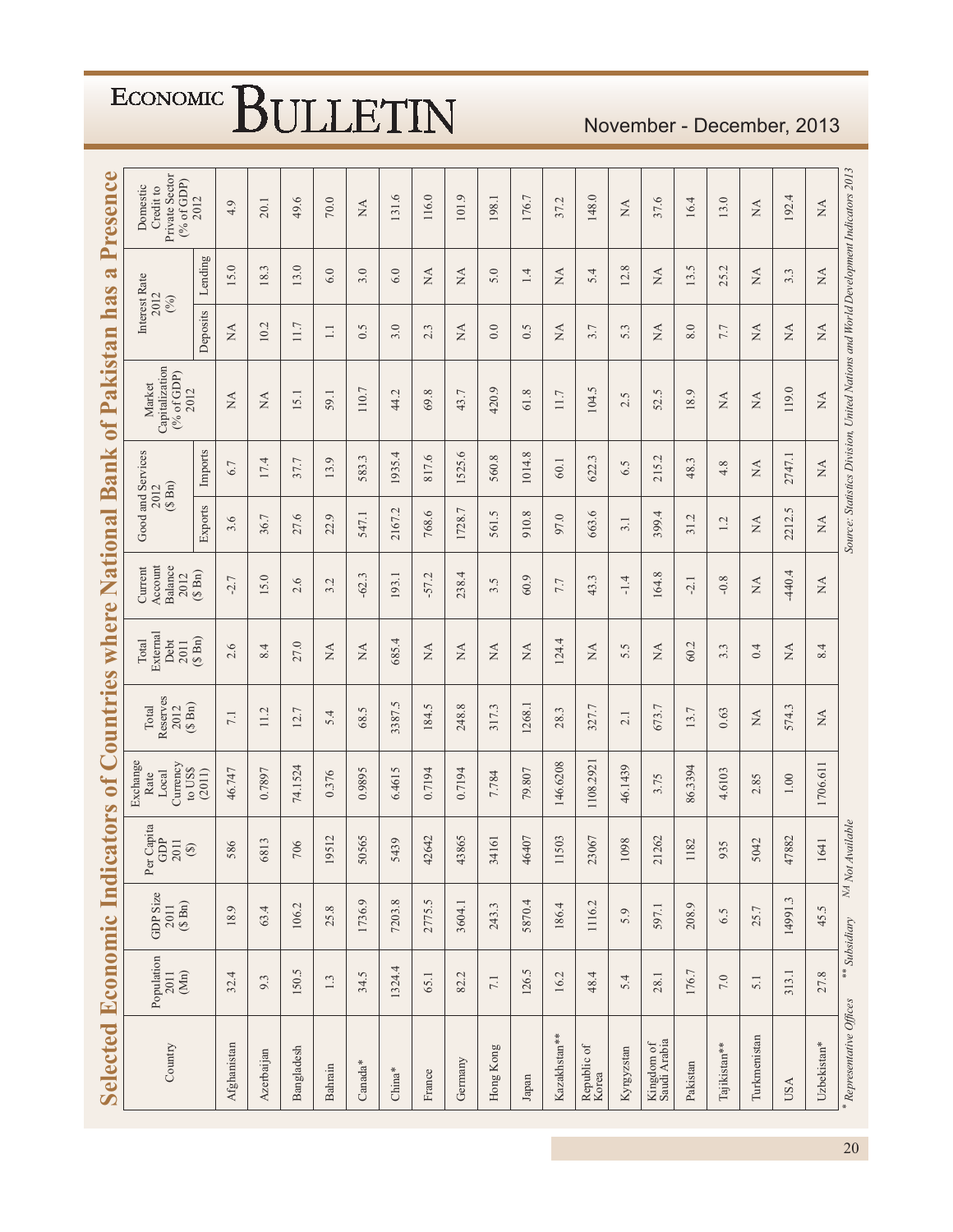### **Book/Report Reviews**

**Pakistan Education Atlas 2012** Ministry of Education & Training **United Nations World Food Programme** 

The Pakistan Education Atlas 2012 is the second of its series, the first was launched in 2010. This project is a result of collaboration between the UN World Food Programme and the National Education Management Information Systems at the Academy of Educational Planning and Management, Ministry of Education and Training, Government of Pakistan. This issue of the Atlas has incorporated certain indicators at the tehsil level, whereas the earlier issue had data for the education indicators upto the district level.

The Atlas gives educational statistics for all districts of the country both for rural and urban areas and for primary schools and middle and secondary schools.

The Pakistan Education Atlas 2012 has extensive data/maps on a wide range of subject related issues, covering gender parity index of enrolment, survival rate to grade five, pupil teacher ratio, pupil classroom ratio, teacher school ratio, classroom school ratio, percentage of female teachers, percentage of schools with drinking water, percentage of schools with electricity, percentage of schools with latrines and percentage of schools without building.

A low number of pupils per teacher suggest that students will have a higher chance of contact with the teachers. The pupil-teacher ratio in primary schools in urban areas shows that in the district of Bahawalnagar the ratio is 26, while in Khyber-Pakhtunkhwa it is 24 in D.I. Khan, 27 in Lakki Marwat, a low of 16 in Bar Khan (Balochistan) and 15 in Matiari, Sindh. It is as high as 67 in Awaran, 45 in Kashmore, 54 in Upper Dir, 46 in Malakand, Lower Dir and Swabi.

Chapter 1 gives gender parity index (GPI) of enrolment which reflects girl's access to education compared to that of boys. A GPI of less than 1 indicates that there are fewer girls

than boys in the formal education system, while a ratio of more than 1 means that there are proportionately more girls enrolled and 10 reflects equals enrolment. Looking at district level data shows that in Hunza Nagar the ratio is 1.5, in Gilgit, Ghanche, Bagh, Muzaffarabad, the ratio is 1.1 each, while in Khuzdar it is 1.21 and in Sibi 1.26. In the districts of Sindh, the ratio ranges between 0.4-0.9, so is the case with Khyber Paktunkhwa, except for Batagram where it is 1.0. Similar ratios have been estimated for other educational indicators.

#### Management in the Light of Quran Edition 2014 Series I Prof Dr. Khawaja Amjad Saeed

This book has been written with the objective of conveying the divine messages contained in the Holy Quran among the younger generation. The specific tops covered in the book are; inter-faith dialogue, divine guidance for leadership, divine guidance for women empowerment, quran and elimination of interest, industrial relations in an Islamic Society, and finally meaning and concepts of holy quran and some Islamic finance terminologies.

The first chapter is a comparative study of Islam with other religions. It reviews the managerial thoughts on selected issues in various faiths. Chapter 2 deals with the theme of leadership in the light of holy Quran and western beliefs. Chapter 3 deals with empowerment of women. Relevant verses have been identified which could be linked to managerial roles of women. Entrepreneurish among women has been encouraged. Chapter 4 is about elimination of interest. Verses have been extracted from the Quran which conveys Allah's message of eliminating interest. Chapter 5 is on Industrial Relations in Islam. The primary purpose of the chapter is to evolve a broad framework of Industrial Relations which can fit well in an Islamic society as well as in the western world for solving the problems faced in industries the world over.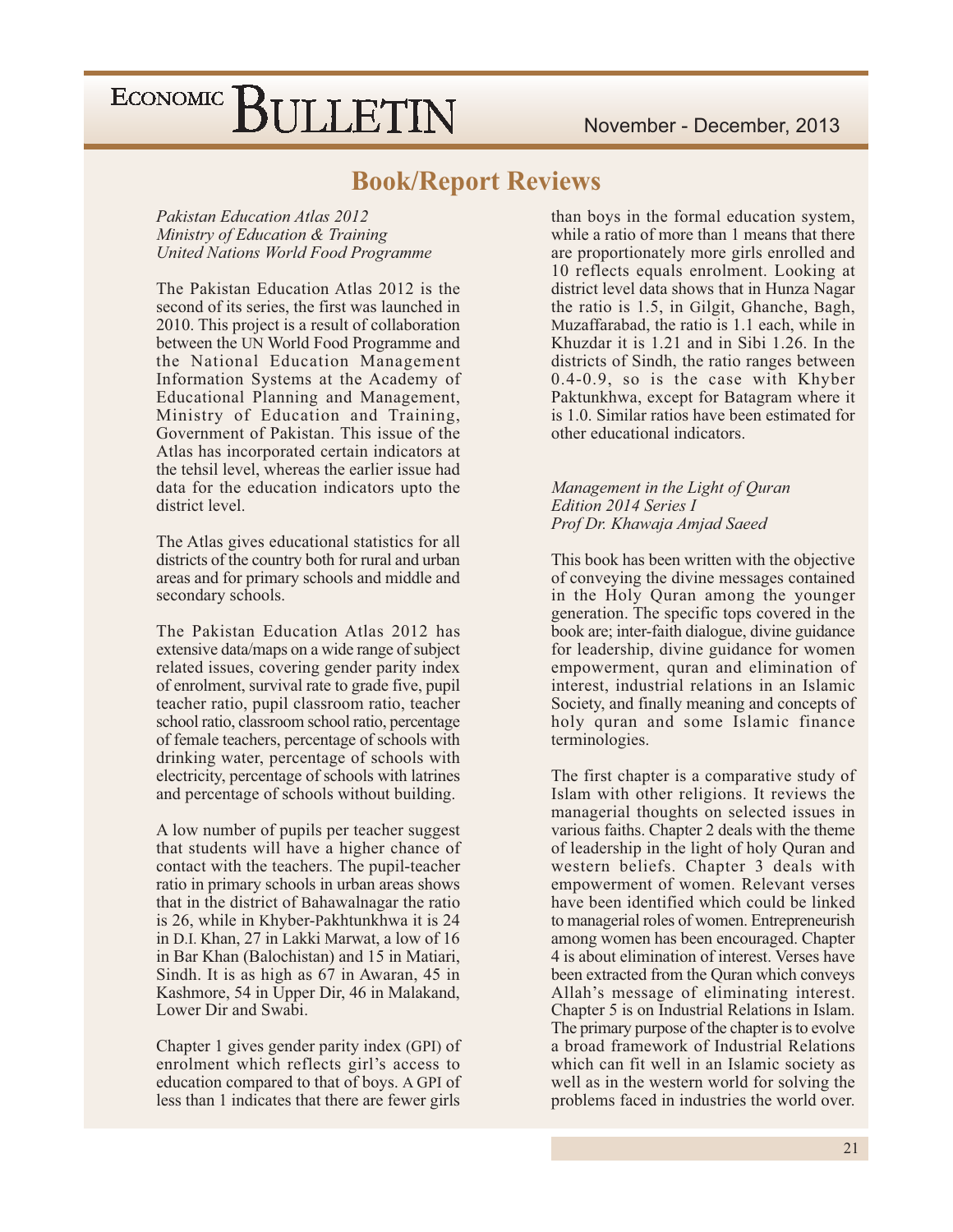### **Pakistan — Selected Economic Indicators**

|                                                       | Unit                        | December 2013  | November 2013         | December 2012       |
|-------------------------------------------------------|-----------------------------|----------------|-----------------------|---------------------|
| Consumer Price Index                                  |                             |                |                       |                     |
| (year on year change)                                 | $\frac{0}{0}$               | 9.2            | 10.9                  | 7.9                 |
| Food Inflation                                        | $\frac{0}{0}$               | 9.3            | 13.0                  | 7.7                 |
| Non Food                                              | $\frac{0}{0}$               | 9.1            | 9.4                   | 8.1                 |
| Core Inflation*                                       | $\frac{0}{0}$               | 8.2            | 8.5                   | 9.8                 |
| Wheat                                                 | Rs/10 kg                    | 397.43         | 382.88                | 305.80              |
| Wheat flour bag                                       | Rs/10 kg                    | 424.59         | 420.86                | 343.59              |
| Rice basmati, broken Average Quality                  | Rs/kg                       | 74.46          | 75.06                 | 68.37               |
| Mutton                                                | Rs/kg                       | 556.48         | 553.83                | 512.42              |
| Vegetable ghee (Tin)                                  | Rs/2.5 kg                   | 510.76         | 510.68                | 518.53              |
| Petrol                                                | Rs/Ltr                      | 114.09         | 114.09                | 103.51              |
| Kerosene Oil                                          | Rs/Ltr                      | 126.72         | 126.75                | 117.60              |
| Broad Money M2                                        | Rs bn                       | $\overline{a}$ | 9090.9                | 8254.2              |
| <b>Total Deposits of Scheduled Banks</b>              | Rs bn                       | 7529.4         | 7309.4                | 6682.6              |
| <b>Total Advances of Scheduled Banks</b>              | Rs bn                       | 4071.1         | 4008.0                | 3856.8              |
| SBP Reverse Repo Rate                                 | $\sqrt[0]{\hskip -1.0pt 0}$ | 10.0           | 10.0                  | 9.5                 |
| SBP Repo Rate                                         | $\frac{0}{0}$               | 7.5            | 7.5                   | 6.5                 |
| <b>Export Refinance Rate</b>                          | $\frac{0}{0}$               | 8.4            | 8.4                   | 8.5                 |
| KIBOR end month (1 month)                             | $\frac{0}{0}$               | 10.16          | 9.40                  | 9.46                |
| Total Savings mobilized by<br>National Saving Schemes | Rs mn                       |                | 17722.3               | 25071.8             |
| FBR Tax Collection                                    | Rs bn                       |                | $147.2$ <sup>**</sup> | 203.1               |
| <b>Exchange Rate</b><br>(end month)                   | $Rs/US$ \$                  |                | 108.3849              | 97.1119             |
| Gold & Foreign Exchange Reserves                      | Mn\$                        |                | 7989                  | 15408               |
| Government Domestic Debt                              | Rs bn                       |                | $10,154.9^a$          | 8120.0 <sup>a</sup> |
| as % of GDP                                           |                             |                | 41.5                  | 35.4                |
| Government External Debt                              | Rs bn                       |                | 4672.2 <sup>a</sup>   | 4444.9 <sup>a</sup> |
| external debt & liabilities as % of GDP               |                             |                | $26.2^a$              | $27.3^{\circ}$      |
| Total Debt & Liabilities                              | Rs bn                       |                | $17,355.6^a$          | $15,116.8^a$        |
| as % of GDP                                           |                             |                | 71.0 <sup>a</sup>     | 66.0 <sup>a</sup>   |
| KSE 100 Index month end                               | $(1991 - 1000)$             |                | 24,302.19             | 16,905.33           |
|                                                       |                             |                | July-Dec              | July-Dec            |
|                                                       |                             |                | FY 2014               | FY 2013             |
| Exports                                               | \$ bn                       |                | 12.64                 | 12.02               |
| Imports                                               | \$ bn                       |                | 21.67                 | 21.92               |
| <b>Balance of Trade</b>                               | \$ bn                       |                | $(-)9.03$             | $(-)9.9$            |
| Workers' Remittances                                  | \$ bn                       |                | 7.79                  | 7.12                |
| Net Inflow of foreign direct investment               | \$ mn                       |                | 416.1                 | 568.8               |

non food non energy<br>as of August 13  $\ddot{\phantom{1}}$ 

 $\overline{a}$ as of September Source: State Bank of Pakistan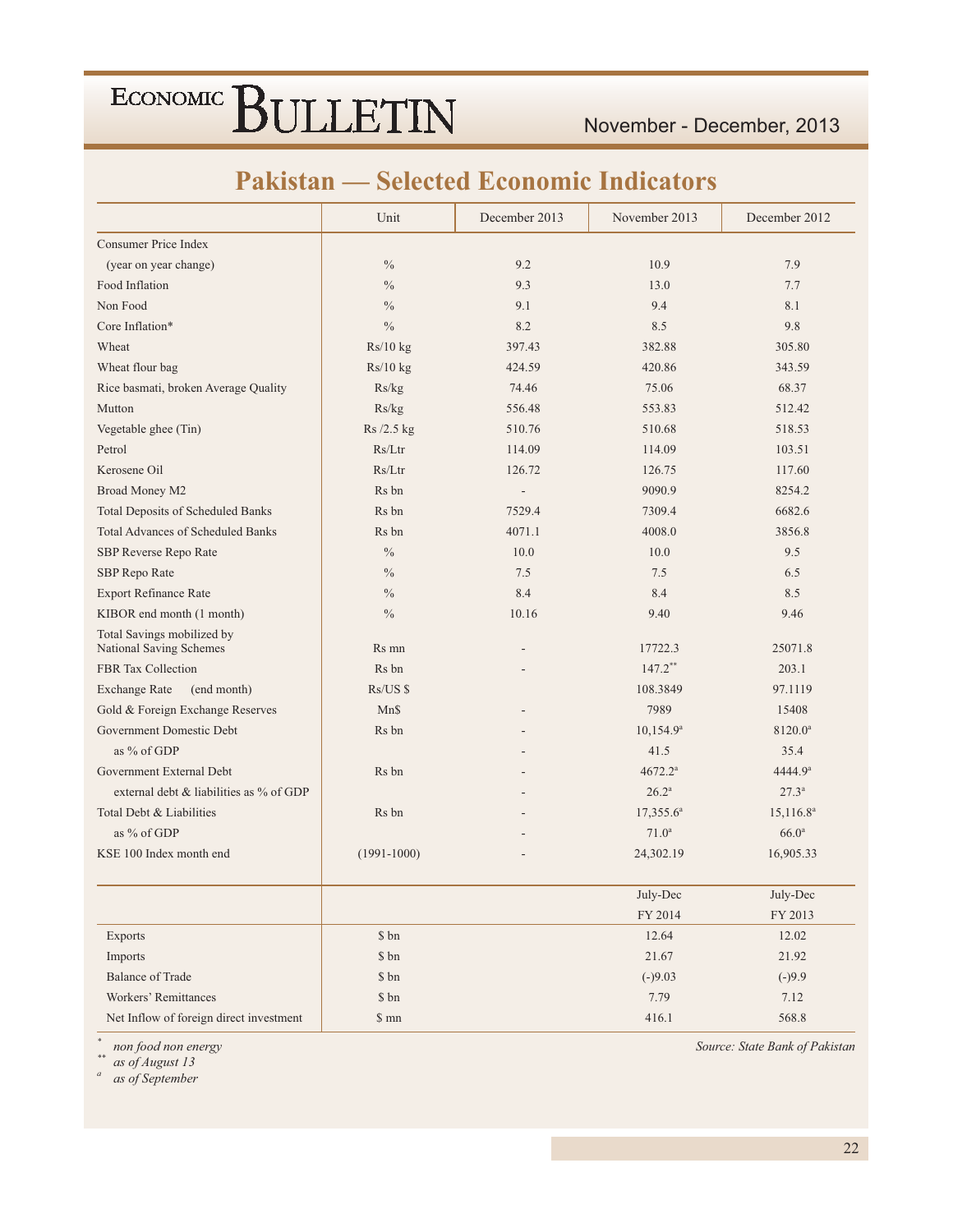November - December, 2013

### **Pakistan — Selected Economic Indicators**

|                                  | Unit         | 2006-07 | 2007-08 | 2008-09  | 2009-10 | 2010-11 | 2011-12 | 2012-13 |
|----------------------------------|--------------|---------|---------|----------|---------|---------|---------|---------|
| <b>Output and Prices</b>         |              |         |         |          |         |         |         |         |
| GNP Size $fc$                    | Rs.bn        | 8893    | 10564   | 12888    | 14815   | 18476   | 20442   | 22717   |
| GDP Size $fc$                    | Rs.bn        | 8736    | 10355   | 12542    | 14248   | 17656   | 19406   | 21616   |
| Income Per Capita                | $\mathbb{S}$ | 980     | 1053    | 1026     | 1072    | 1275    | 1323    | 1368    |
| Income Per Capita                | Rs           | 56227   | 64157   | 76635    | 86268   | 108979  | 118085  | 131543  |
| Real Growth                      | $(\%)$       |         |         |          |         |         |         |         |
| <b>GNP</b>                       |              | 6.7     | 3.7     | 2.1      | 4.1     | 3.5     | 4.3     | 3.4     |
| <b>GDP</b>                       |              | 5.5     | 5.0     | 0.4      | 2.6     | 3.7     | 4.4     | 3.6     |
| Agriculture                      |              | 3.4     | 1.8     | 3.5      | 0.2     | 2.0     | 3.5     | 3.3     |
| Manufacturing                    |              | 9.0     | 6.1     | $(-)4.2$ | 1.4     | 2.5     | 2.1     | 3.5     |
| Services Sector                  |              | 5.6     | 4.9     | 1.3      | 3.2     | 3.9     | 5.3     | 3.7     |
| <b>Prices</b>                    | $(\%)$       |         |         |          |         |         |         |         |
| <b>Consumer Price Inflation</b>  |              | 7.8     | 12.0    | 17.0     | 10.1    | 13.7    | 11.0    | 7.4     |
| <b>Wholesale Price Inflation</b> |              | 6.9     | 16.4    | 18.9     | 13.8    | 21.2    | 10.4    | 7.3     |
| Food Inflation CPI               |              | 10.3    | 17.6    | 23.7     | 12.9    | 18.0    | 11.0    | 7.1     |
| Non Food Inflation CPI           |              | 6.0     | 7.9     | 18.4     | 8.3     | 10.7    | 11.0    | 7.5     |
| Core Inflation <sup>†</sup>      |              | 5.9     | 8.4     | 11.4     | 7.6     | 9.4     | 10.6    | 9.6     |
| <b>GDP</b> Deflator              |              | 7.28    | 13.20   | 20.67    | 10.85   | 19.66   | 5.63    | 7.5     |
| Gold Tezabi (Karachi)            | Rs./10 grams | 12619   | 16695   | 22195    | 29587   | 37658   | 48444   | 50744   |
| Petrol Super                     | Rs/Ltr       | 56.00   | 57.83   | 67.68    | 67.56   | 75.70   | 92.93   | 101.26  |
| Kerosene Oil                     | Rs/Ltr       | 39.09   | 43.44   | 66.79    | 72.65   | 84.89   | 104.84  | 116.07  |
| Wheat Flour (Avg. Quality)       | Rs/Kg        | 13.64   | 18.07   | 25.64    | 28.73   | 29.40   | 30.26   | 34.53   |
| <b>Savings and Investment</b>    | $%$ GDP      |         |         |          |         |         |         |         |
| National Savings                 |              | 14.0    | 11.0    | 12.0     | 13.6    | 14.2    | 12.8    | 13.8    |
| <b>Domestic Savings</b>          |              | 12.3    | 9.1     | 9.4      | 9.8     | 9.7     | 7.7     | 9.0     |
| <b>Gross Fixed Investment</b>    |              | 17.19   | 17.61   | 15.90    | 14.20   | 12.51   | 13.32   | 12.60   |
| Public Sector                    |              | 4.6     | 4.8     | 4.3      | 3.7     | 3.2     | 3.7     | 3.9     |
| Private Sector                   |              | 12.6    | 2.8     | 11.7     | 10.5    | 9.3     | 9.6     | 8.7     |
| <b>Public Finance</b>            |              |         |         |          |         |         |         |         |
| Revenue Receipts (Fed Govt)      | $%$ GDP      | 14.0    | 14.1    | 14.0     | 13.8    | 12.2    | 12.1    | 12.1    |
| Tax Revenue                      | $%$ GDP      | 9.6     | 9.9     | 9.1      | 10.0    | 9.2     | 9.7     | 8.9     |
| <b>Total Expenditure</b>         | $%$ GDP      | 19.5    | 21.4    | 19.2     | 17.3    | 14.6    | 13.9    | 16.7    |
| Overall Budget Deficit           | $\%$ GDP     | 4.1     | $7.3\,$ | $5.2\,$  | 6.2     | 6.5     | 6.8     | $8.0\,$ |
| FBR Tax Collection (Fed Govt)    | Rs.bn        | 847.2   | 1008.1  | 1161.1   | 1483.0  | 1679.4  | 1945.7  | 2048.6  |
| Direct Taxes                     | $%$ share    | 39.4    | 38.4    | 38.2     | 36.4    | 37.3    | 37.6    | 36.0    |
| <b>Indirect Taxes</b>            | $%$ share    | 60.6    | 61.5    | 61.8     | 63.6    | 62.7    | 62.4    | 64.0    |
| <b>Monetary Sector</b>           |              |         |         |          |         |         |         |         |
| Growth of Broad Money (M2)       | $\%$         | 19.3    | 15.3    | 9.6      | 12.5    | 15.9    | 14.1    | 15.9    |
| Currency in Circulation          | Rs.bn        | 840.2   | 982.3   | 1152.2   | 1295.4  | 1501.4  | 1673.7  | 1938.2  |
| Public Sector Borrowing (net)    | Rs.bn        | 926     | 1508    | 2034     | 2441    | 3020    | 4258    | 5737    |
| Borrowings for Budgetary Support | Rs.bn        | 810     | 1365    | 1681     | 2011    | 2602    | 3800    | 5246    |
| Credit to Private Sector         | Rs.bn        | 2480    | 2890    | 2907     | 3020    | 3141    | 3376    | 3357    |

<sup>†</sup> non-food non-energy.